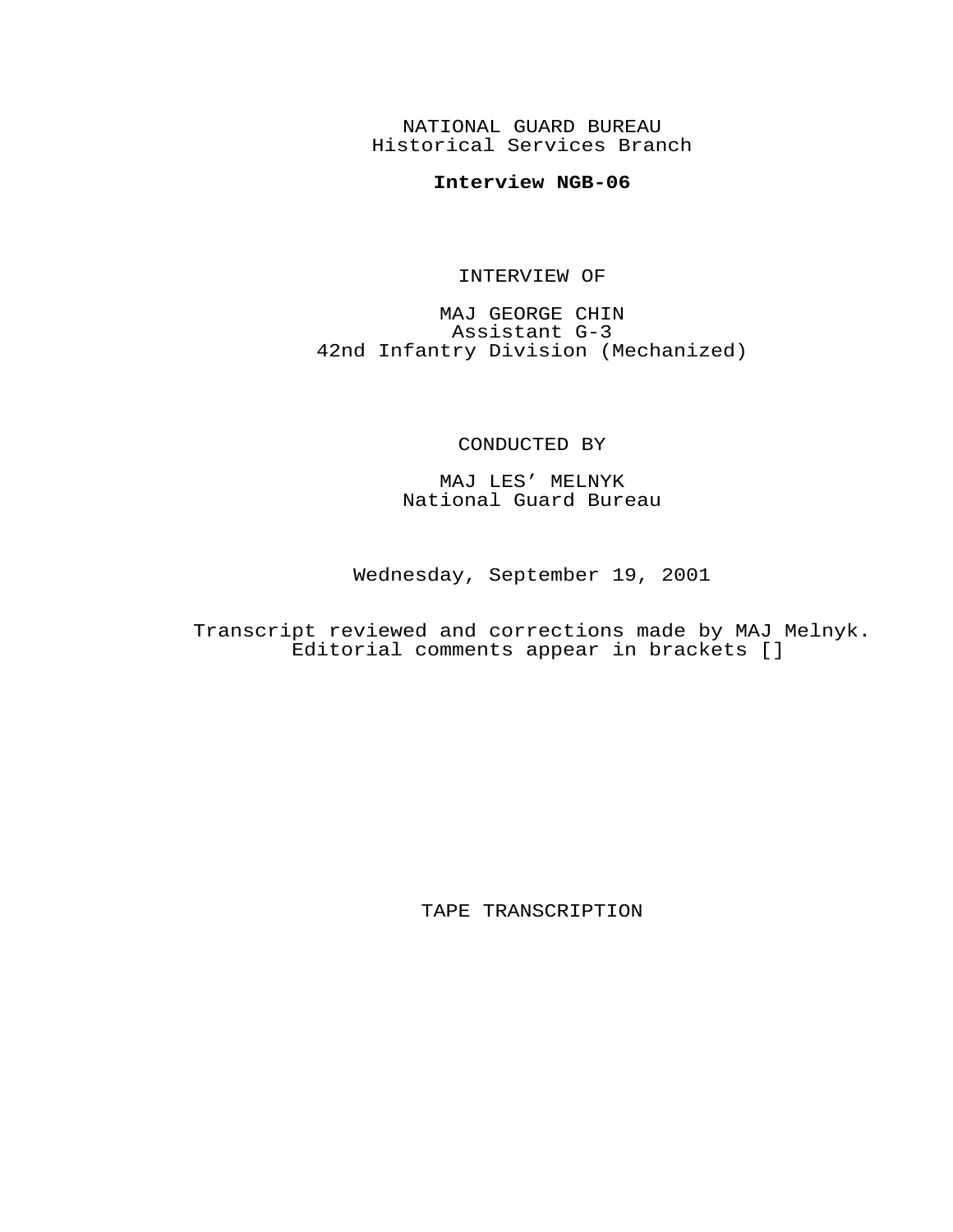| $\mathbf 1$    | PROCEEDINGS                                             |
|----------------|---------------------------------------------------------|
| $\overline{2}$ | MAJ MELNYK: This is MAJ Les' Melnyk, Army               |
| 3              | National Guard Historian for the National Guard Bureau. |
| 4              | I am interviewing MAJ George Chin. He is the            |
| 5              | Deputy G-3 for the 42nd Infantry Division, and, in this |
| 6              | operation, he was acting as a liaison officer for the   |
| 7              | National Guard operations relating to the terrorist     |
| 8              | attack in New York City on 11 September.                |
| 9              | This interview is taking place on the 19th of           |
| 10             | September at Battery Park in New York City.             |
| 11             | MAJ Chin, you have read and signed the access           |
| 12             | agreement for oral history materials and agreed that    |
| 13             | everything you say here can be used by the Army however |
| 14             | they wish.                                              |
| 15             | MAJ CHIN: Yes, I do.                                    |
| 16             | MAJ MELNYK: Could you start by telling us a             |

 little bit about your background, your civilian background and your military background, including just to let us know where you're coming from.

 **MAJ CHIN**: Okay. Basically, I entered the National Guard back in 1982, December of 1982, with the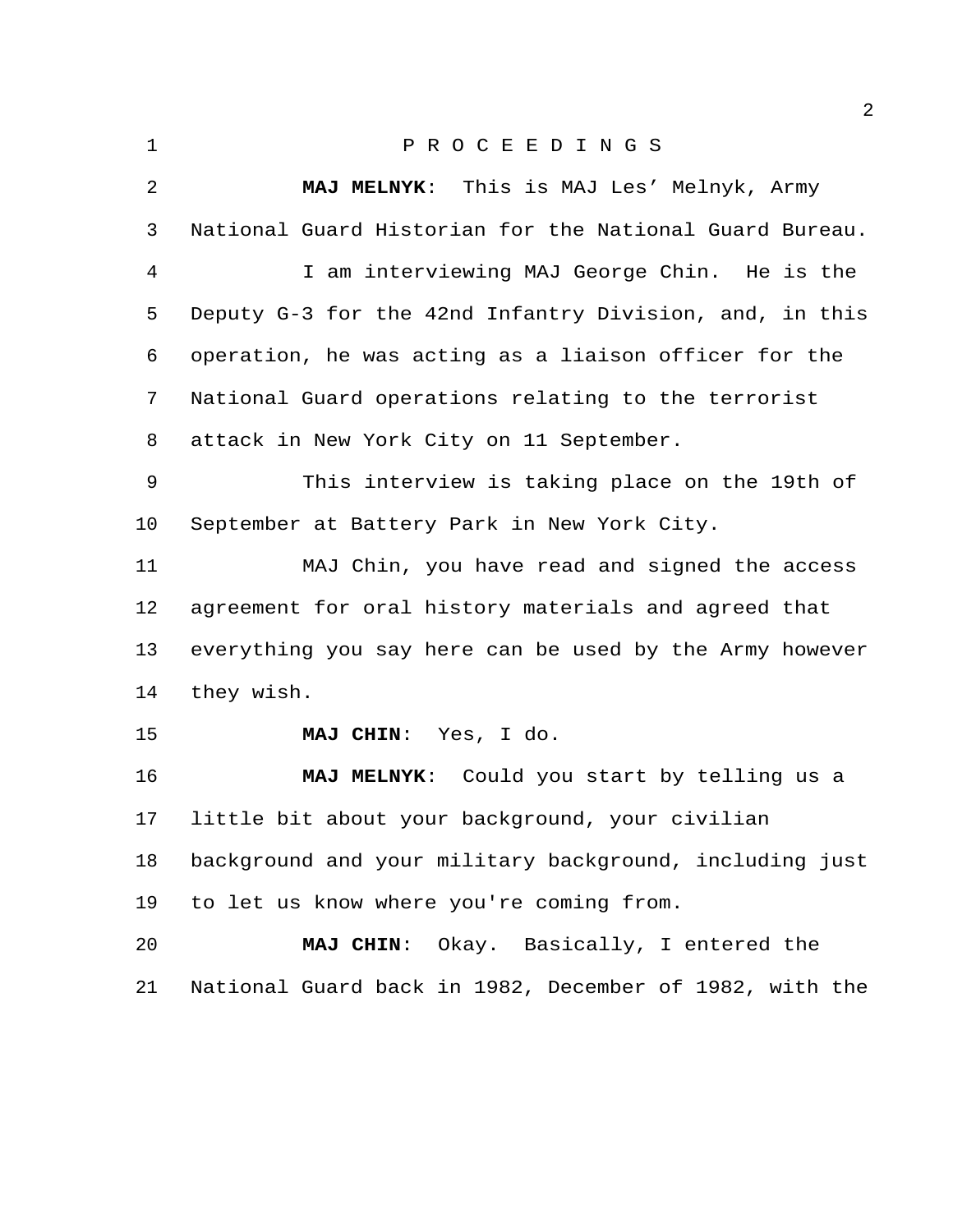101st Cavalry. I came in as an enlisted personnel. I was, prior to that, enlisted active duty three years with the 44th MED Brigade, and on entering the National Guard, I was a medic for about one year and I entered into the OCS program up at Camp Smith, New York, and was commissioned second lieutenant in 1985.

 From that point on, I had gone down to the basic course, Armor Branch, down at Fort Knox, Kentucky, and I was with the 101st CAV until 1987. I came out of HHC as the company commander and

 from that point, I was assigned to the 42nd Infantry Division and the G-3 under COL Nagle (phonetic.)

13 I was a battle captain there for the 1989 Warfighter at Fort Leavenworth.

 After the Warfighter exercise, I had returned back to the 101st CAV as the Battalion S-3. LTC Generieux had -- was change of command with LTC Costagliola.

 At that point, I had moved into the battalion XO slot, but there was a lateral transfer with MAJ Durr and myself up at division.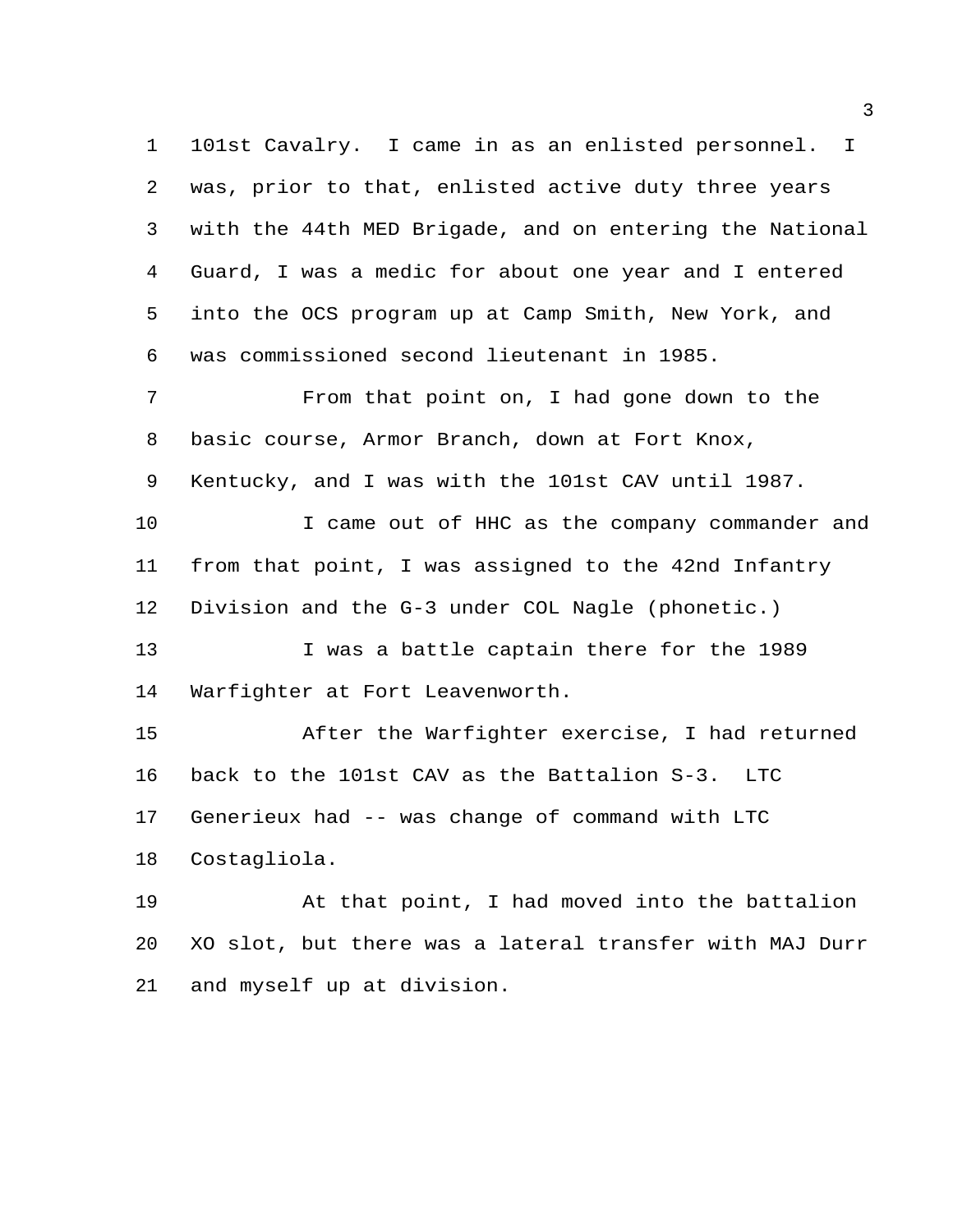So basically I am up there as the Deputy G-3, and that's where my current duty position right at this moment.

 **MAJ MELNYK**: You've had that since -- **MAJ CHIN**: Since two ATs ago. **MAJ MELNYK**: Okay. Your civilian capacity? **MAJ CHIN**: Yeah. I work for a company called Packard Bioscience, and basically they manufacture equipment that measures radioactivity.

 My service down at Fort Mammoth, New Jersey, basically some of those well known pharmaceutical companies, Merck in Rahway, New Jersey, Schering Plough in Kenilworth, New Jersey, Wyeth-Ayerst and Lederle in Grove River, New York, and a few other outliers of these companies.

**MAJ MELNYK**: Where do you live?

 **MAJ CHIN**: I reside in Staten Island, New York. I've been there since 1965, when my parents had moved there. I was basically born in the Bronx, New York, and the only time basically I was out from my residence here in New York was during my time in active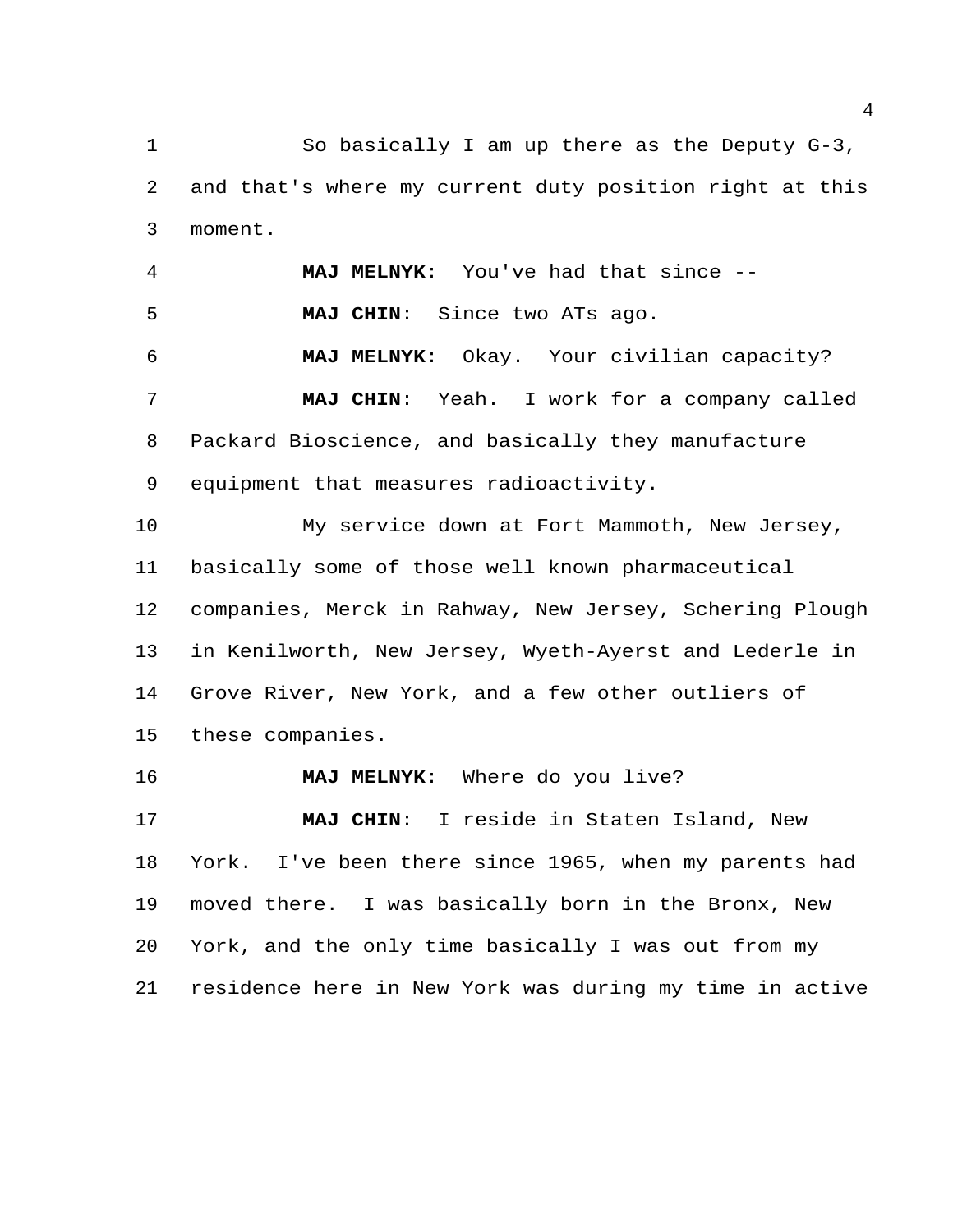duty at Fort Bragg, North Carolina.

 **MAJ MELNYK**: Okay. Sir, if we could take it now to September 11. If you could, describe what you were doing when you learned about the attack and what your first reactions were.

 **MAJ CHIN**: Basically, it was pretty much a normal day, getting up. I had gone over to Fort Wadsworth, which is no longer Fort Wadsworth. It's owned by the Coast Guard. It used to be the Naval station.

 **MAJ MELNYK**: It's located on the Staten Island end of the Verrazano Narrows Bridge.

 **MAJ CHIN**: Right. And I had worked out in the gym prior to going to work, and I heard over -- upon going home, I heard something about a plane that had collided into the World Trade Center, and I didn't get all the bits and pieces.

 It was a lot of confusion and basically my understanding was that maybe -- well, my feeling was that maybe perhaps an airliner or small Cessna or something of that sort maybe veered into the towers.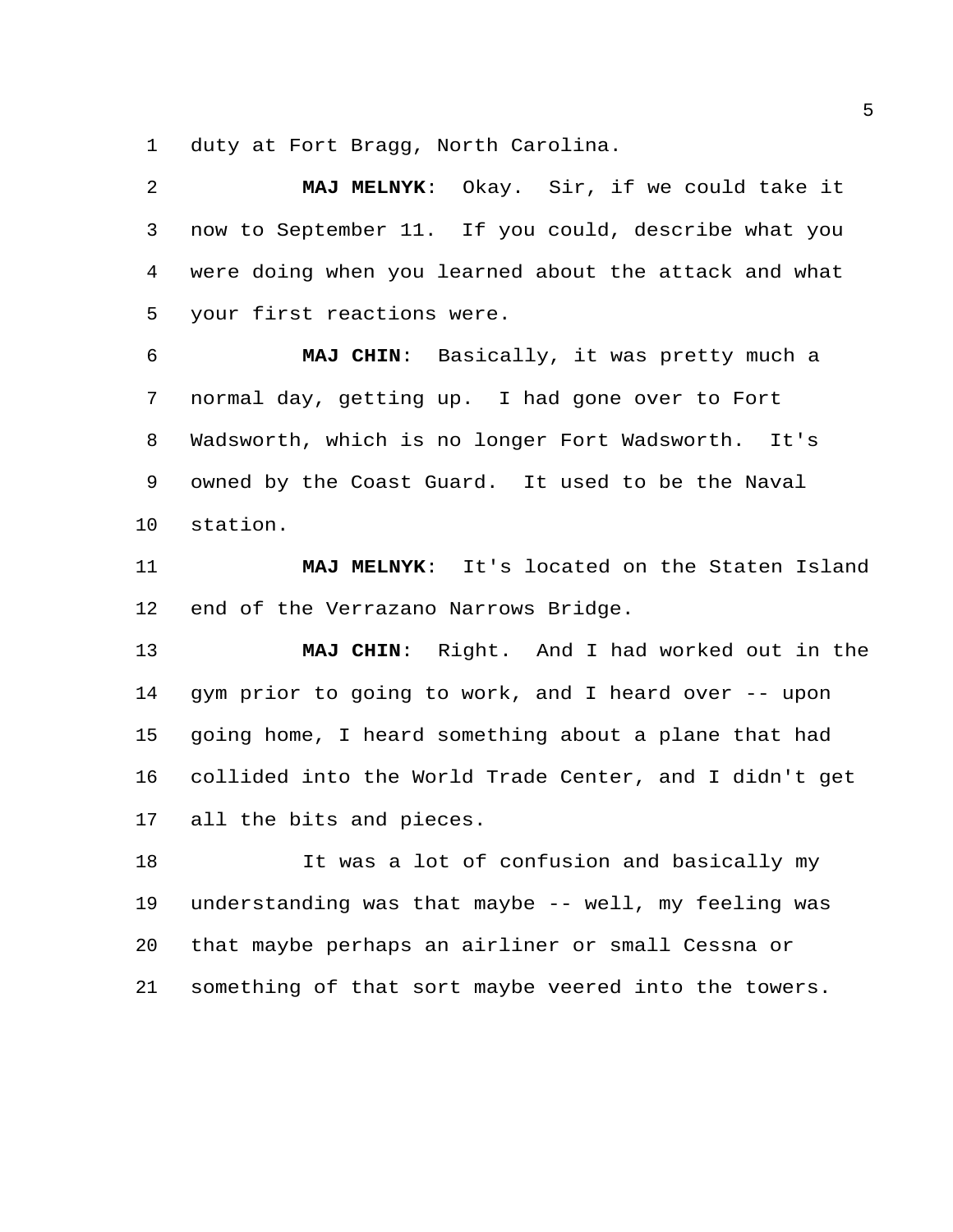And at that point, I kind of went up overlooking the harbor to see if I could see it, and I seen some large dark smoke coming out. All of a sudden, I notice, also, a big flash from the other, coming out of the side of the building of the second tower. And there were some workers landscaping and

 they had the radio on from their trucks and one worker also had a Nextel cell phone he was getting in some information from down here from the Battery Park.

 At that point, we seen one of the first towers collapse and I can hear large rumbling from Staten Island, from here, when the tower had dropped.

 **MAJ MELNYK**: So you were at Fort Wadsworth watching across the harbor.

**MAJ CHIN**: Yes.

**MAJ MELNYK**: For quite some time, then.

**MAJ CHIN**: Some time, then.

**MAJ MELNYK**: Yeah.

 **MAJ CHIN**: And basically from listening to the radios, they shut down all the bridges just for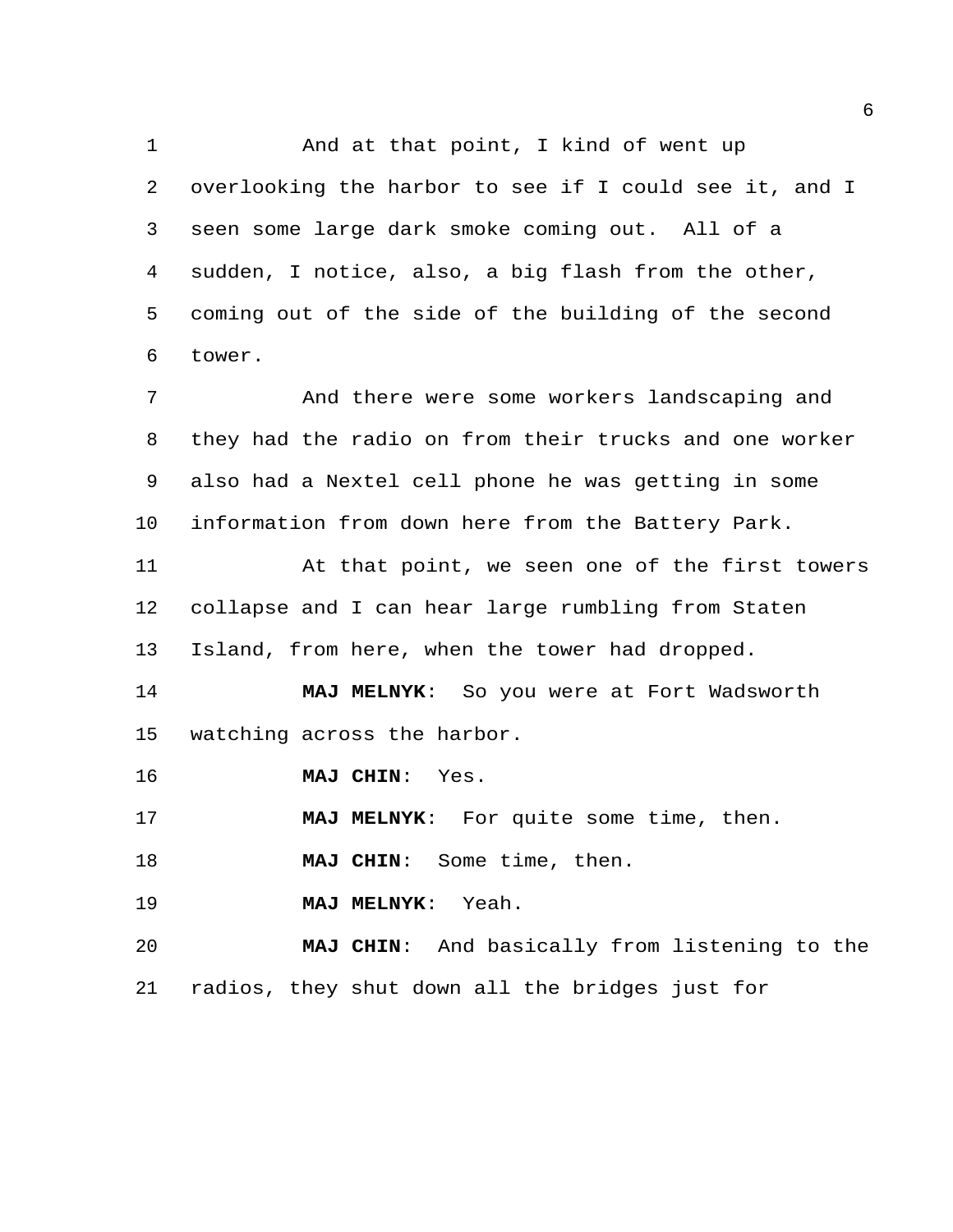security purposes and basically traffic, you can hear a lot of sirens going on and basically a lot of chaos going on.

 At that point, I started -- proceeded to go home. I listened to my voicemail from the job and informed my boss, and my boss says, basically, you know, if you can, don't worry about work today.

 At that point, my next message was that the Troy Armory had said that I needed to report up to the Troy Armory at the EOC.

 **MAJ MELNYK**: About what time was that? **MAJ CHIN**: I think it was around 1000, 1100 hours on that Tuesday morning.

14 And at that point, when I was en route home, traffic was backed up quite a bit on the Staten Island Expressway. They had kind of sealed off the bridges. Pretty much it was chaos going on. A lot of cars were going in reverse, turning around, driving against traffic, people going through red lights.

 At that point, I collected my gear. I was still not able to get off the island. I did phone the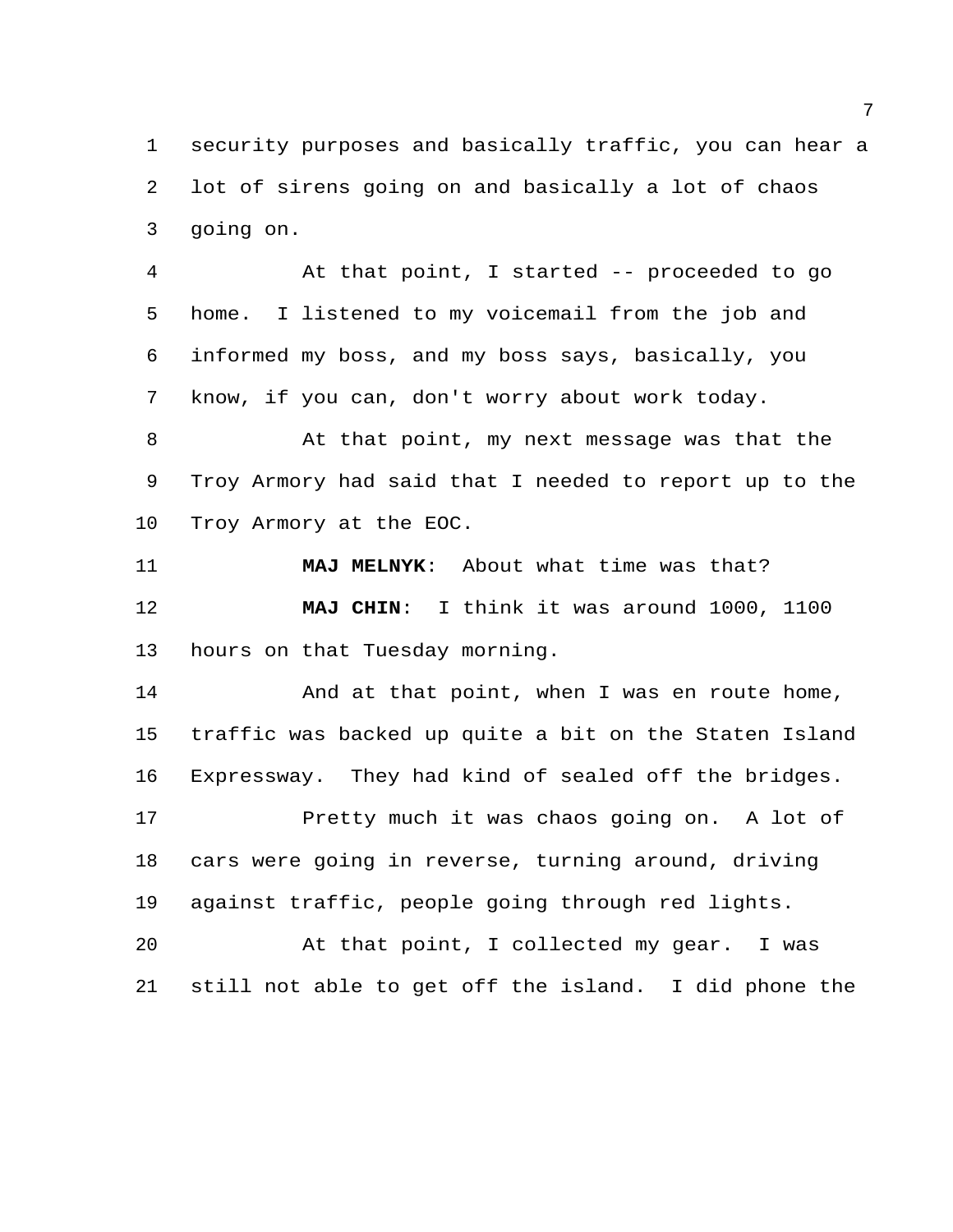Troy EOC command post there and informed them that I was not able to and that I was going into my former battalion, reporting in there at the 101st CAV on Staten Island.

 At that point, I reported to colonel Costagliola and basically what we did was tried to get everybody who was coming in on the alert and get an accountability, and not all of the staff was able to come in.

 So I assisted colonel Costagliola in whatever means that he wanted me to do. Basically, what we did was we started getting EOC numbers, point of contacts up at the 53rd Troop Command, and just established some open communication and reported to them as to what the strength was currently.

 We did gather a small convoy of medics, small groups of senior NCOs, MSG Ralph Urizzo, colonel Nachio (phonetic,) who was a JAG officer who was assigned there.

 They basically was an advance party or quartering party to come into Manhattan and evaluate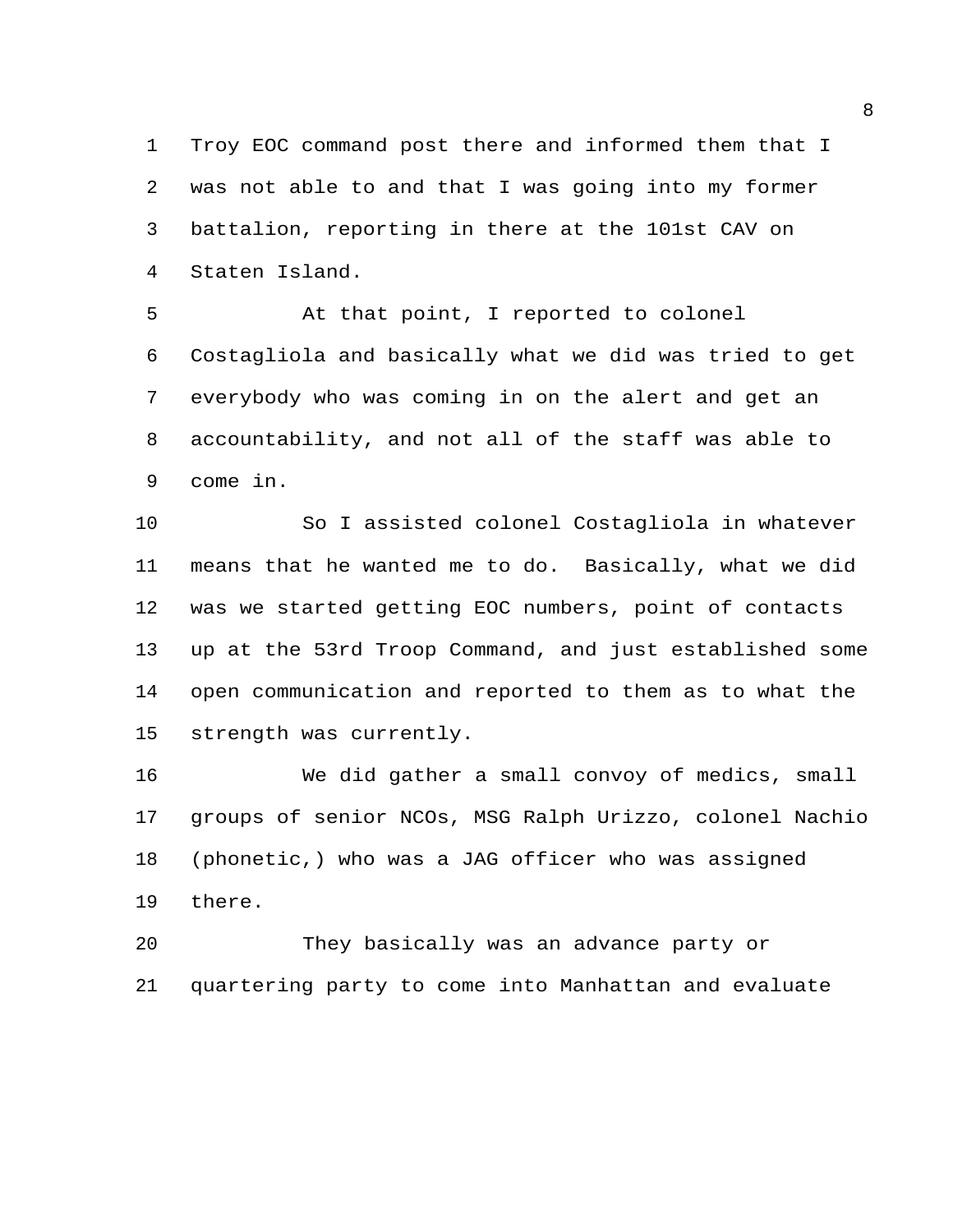and assist in any way possible.

| basically from our understanding, was that the fire<br>department, their command center was located at the |
|------------------------------------------------------------------------------------------------------------|
|                                                                                                            |
|                                                                                                            |
| World Trade Center and it knocked out most of their top                                                    |
| officials who were in command of that center for --                                                        |
|                                                                                                            |
| Back at Staten Island, we did have a Battalion                                                             |
| Commander Leonard. He did stop by Staten Island                                                            |
| Armory, just to see what kind of equipment that we did                                                     |
|                                                                                                            |
|                                                                                                            |
| MAJ MELNYK: This is the fire department.                                                                   |
|                                                                                                            |
|                                                                                                            |
| MAJ CHIN: Fire department chief. And                                                                       |
| basically he wanted to see what kind of equipment that                                                     |
| the military had at the armory at Staten Island.                                                           |
| And he did inform us that the top command,                                                                 |
| chain of command was wiped out at the World Trade                                                          |
| Center and that they were now trying to get a handle                                                       |
|                                                                                                            |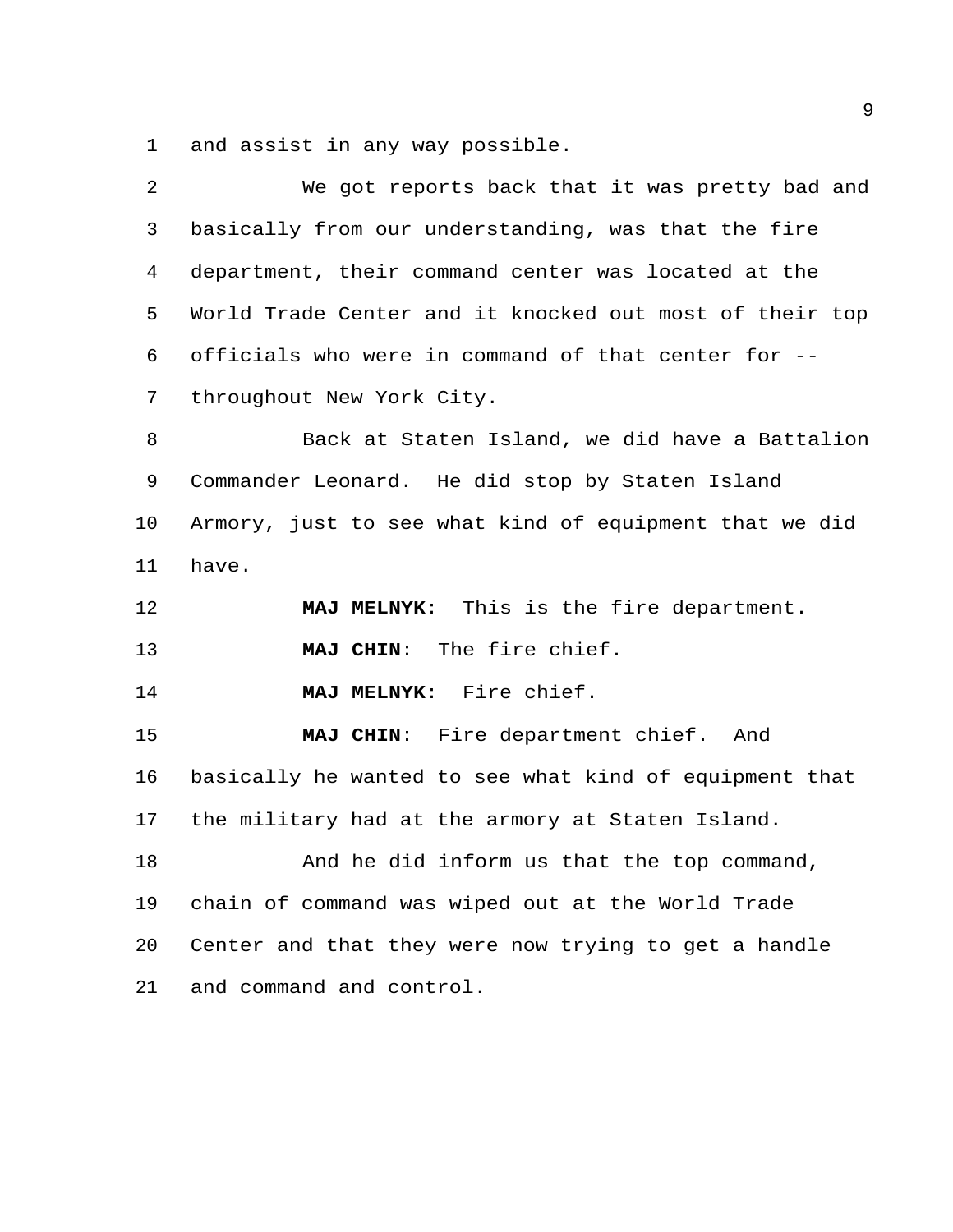**MAJ MELNYK**: Previous folks that I spoke to from the 101st told me that there was a fire department EOC collocated almost with the armory or located nearby.

 **MAJ CHIN**: Yes. Right across the street from Slossen Avenue. We did provide an APC just to block off the entranceway, just for security purposes, because we did not know if there was going to be any other attacks.

 Basically, the party that came in to Staten Island, they eventually returned late Tuesday night and they reported back as to what they'd seen. Most of them started to go down on the West Side Highway here next to the -- even off of Broadway.

 There were just body parts just laying all over the streets and --

 **MAJ MELNYK**: Again, what party had gone in? **MAJ CHIN**: We had mostly medics that -- whatever medical personnel that we had. We even had some Reservists come in, reporting in that they were a field medic.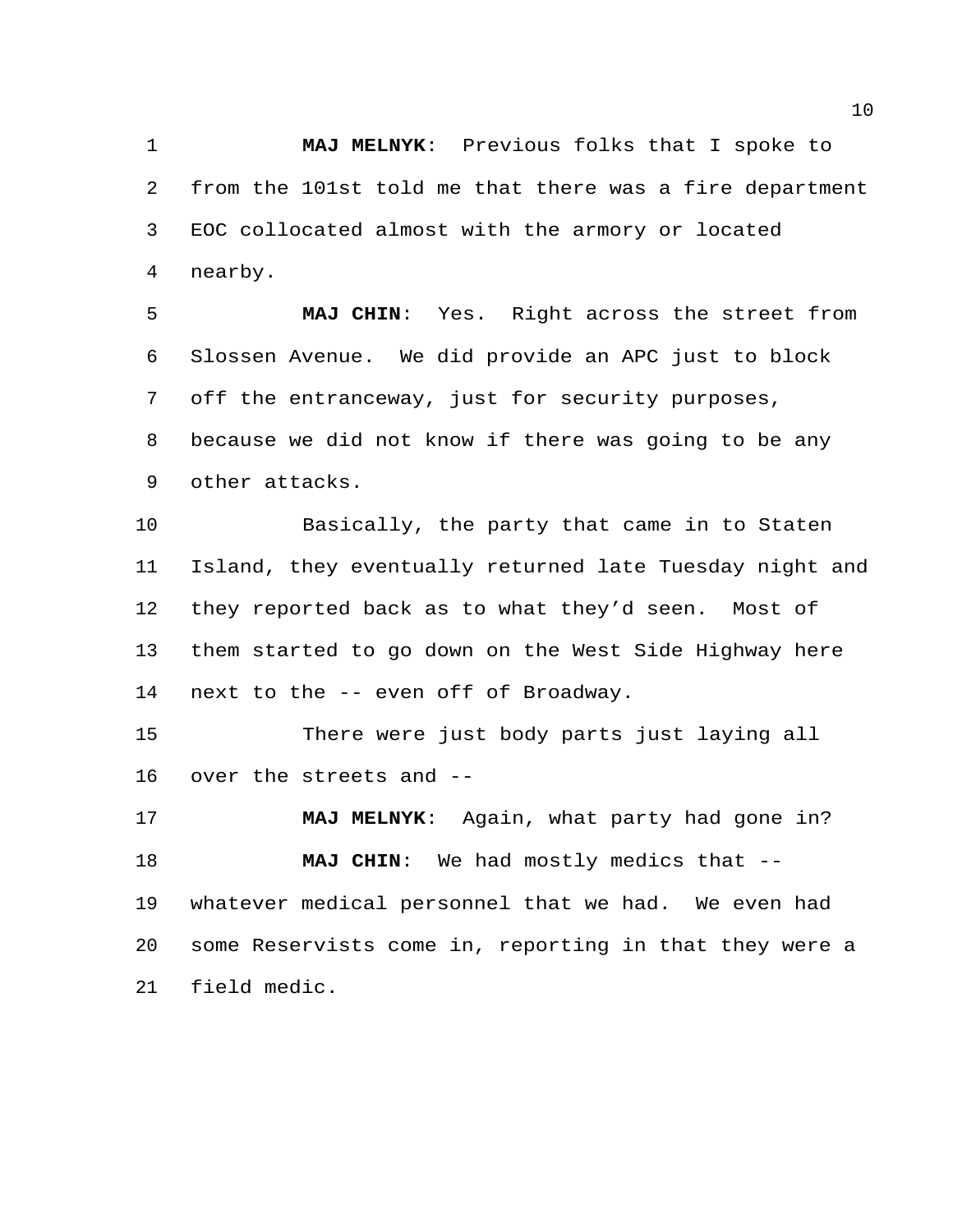Of course, they showed us appropriate IDs and stuff like that and we just sent whatever ambulances, ambulance Humvees into the area, as well as the senior NCOs and I'm not -- I think it was CPT Reilly who also went in there.

**MAJ MELNYK**: Yes.

**MAJ CHIN**: With that convoy.

 **MAJ MELNYK**: They came back that night or some of them?

 **MAJ CHIN**: They did return probably -- it might have even been past midnight, into like Wednesday morning at that point, and there might have been some that might have stayed back here.

 I understood that they set up a -- it was a command post, I think, right around Liberty Street near the site where it was up there. And basically they were given like flags and cones and stuff, where they seen body parts and stuff like that, so that they would try to help out the OEM, I guess.

 **MAJ MELNYK**: When did you get in? **MAJ CHIN**: I came in Wednesday morning and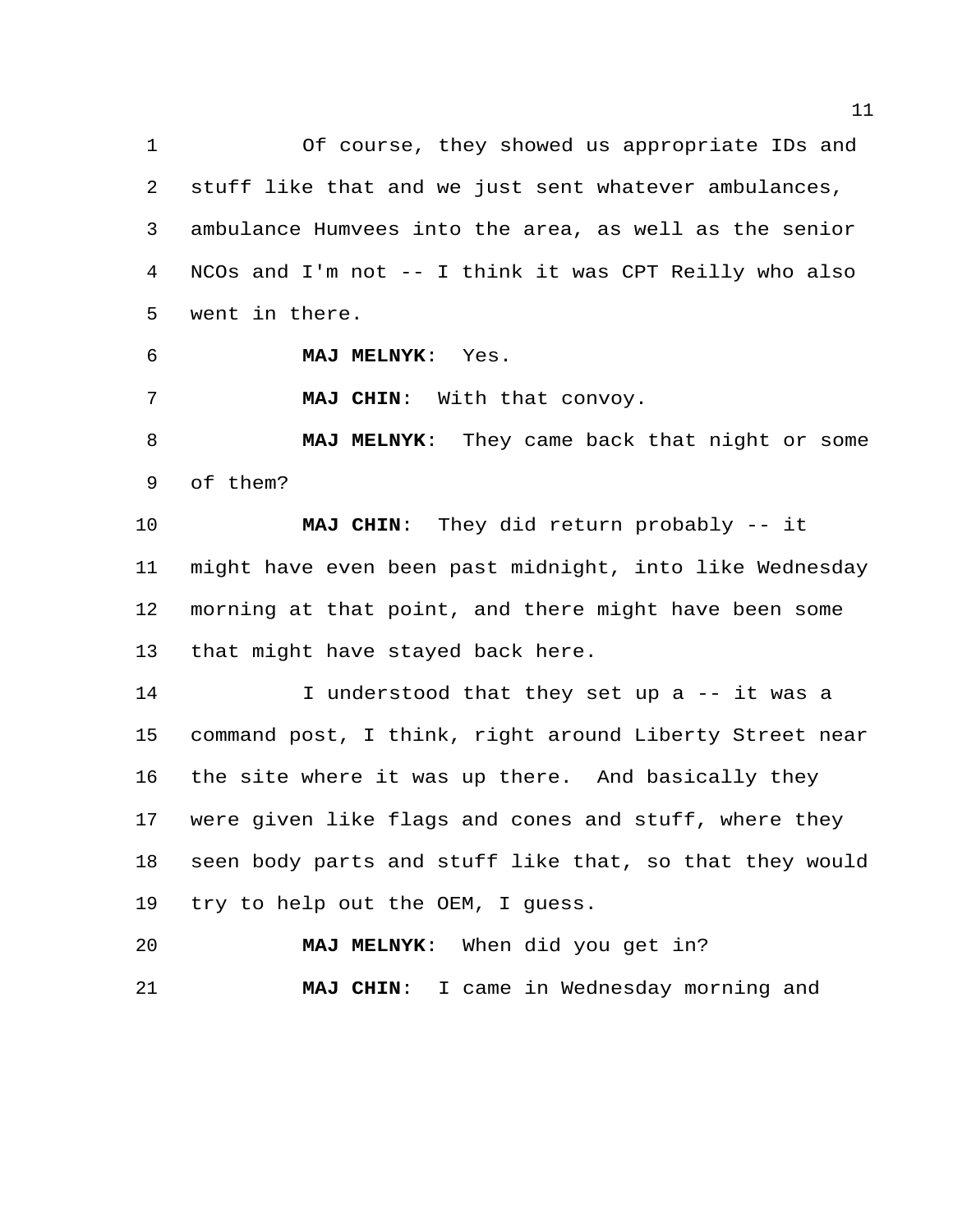basically I came in with the scouts and everyone else. I guess, as far as I can recollect, but the eerie feeling was going through the Battery Tunnel.

 I used to work in Manhattan two years ago, quite a number of years, and to be faced with traffic just from Staten Island going to 57th Street, it used to take me an hour and a half just to go 18 miles.

 And that particular morning, there was like no traffic out at all. The Battery Tunnel was shut down, just with the Tri-Borough Bridge police, and they checked IDs and allowed military vehicles to go through there.

 But they did inform me that halfway through the tunnel, that there was no lights. And when we got to that point, all you seen was just black soot and smoke. You couldn't even see -- the only thing that you could see in front of you was just as much as the headlights would show.

 And it was basically an eerie feeling because you knew that the buildings went down, you just did not know what to expect when you got on the outside of the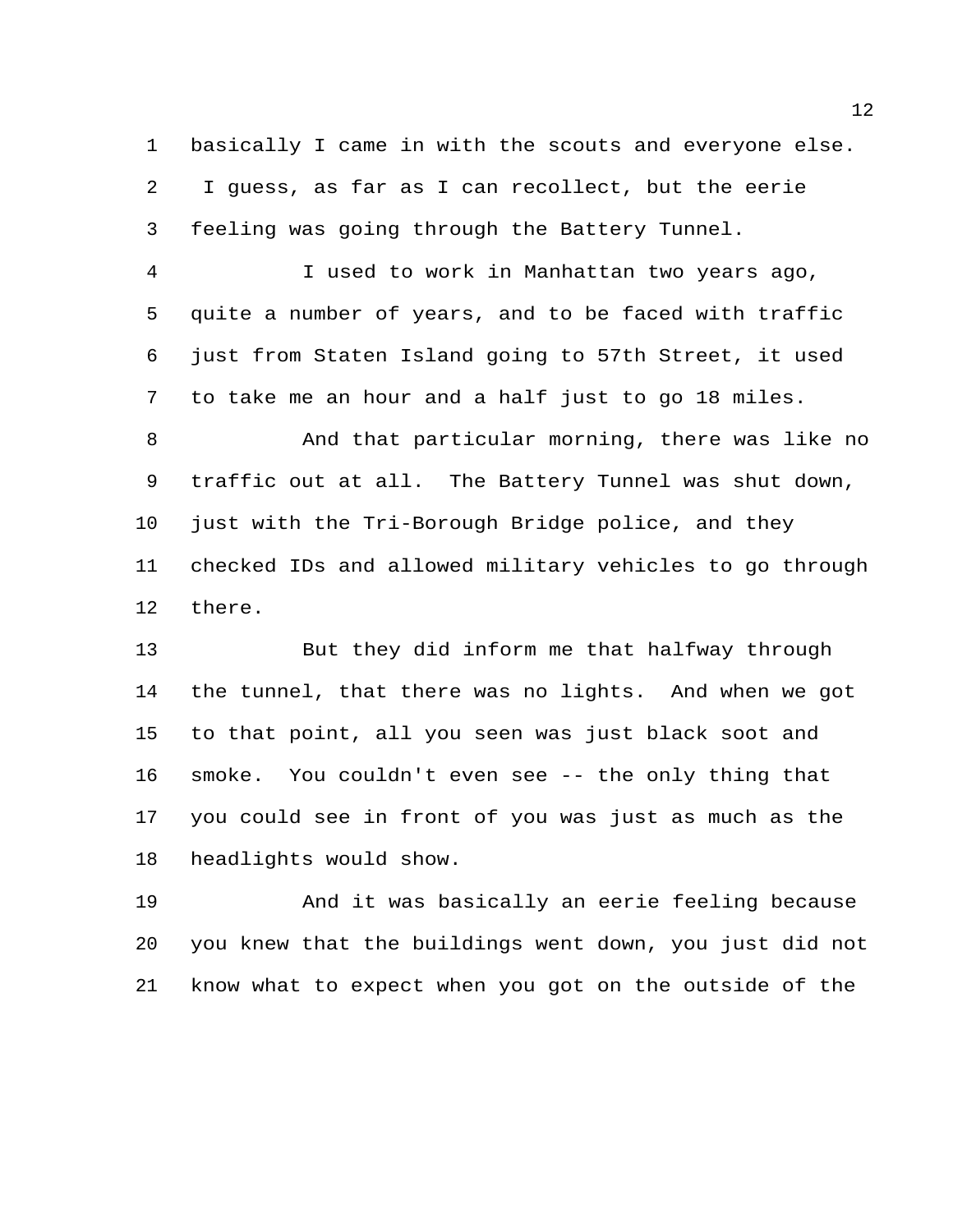tunnel.

| 2              | When we did get through, we kind of reported            |
|----------------|---------------------------------------------------------|
| 3              | down here at the Battery Park area, where most of all   |
| $\overline{4}$ | the troops were using as an assembly area, and we       |
| 5              | pretty much coordinated with the police department and  |
| 6              | pretty much got our missions from there.                |
| 7              | During that interim, even from Tuesday on, I            |
| 8              | was trying to get a hold of MAJ Bob Magnanini, because  |
| 9              | he and I usually travel up together, because we're      |
| $10 \,$        | primarily basically senior staff guys from the division |
| 11             | that lived downstate New York here, and we'd usually    |
| 12             | car pool it together.                                   |
| 13             | And cell phones were very -- they either                |
| 14             | worked or they didn't work. The public telephones here  |
| 15             | in the area did not work at all, even on Staten Island, |
| 16             | I guess maybe because the World Trade Center had a lot  |
| 17             | of the antennas or the microwave antennas to provide    |
| 18             | that transmission, and like I said, it just either      |
| 19             | worked or it didn't work.                               |

 Other than that, later that night, on Wednesday, there was quite a bit of number of missions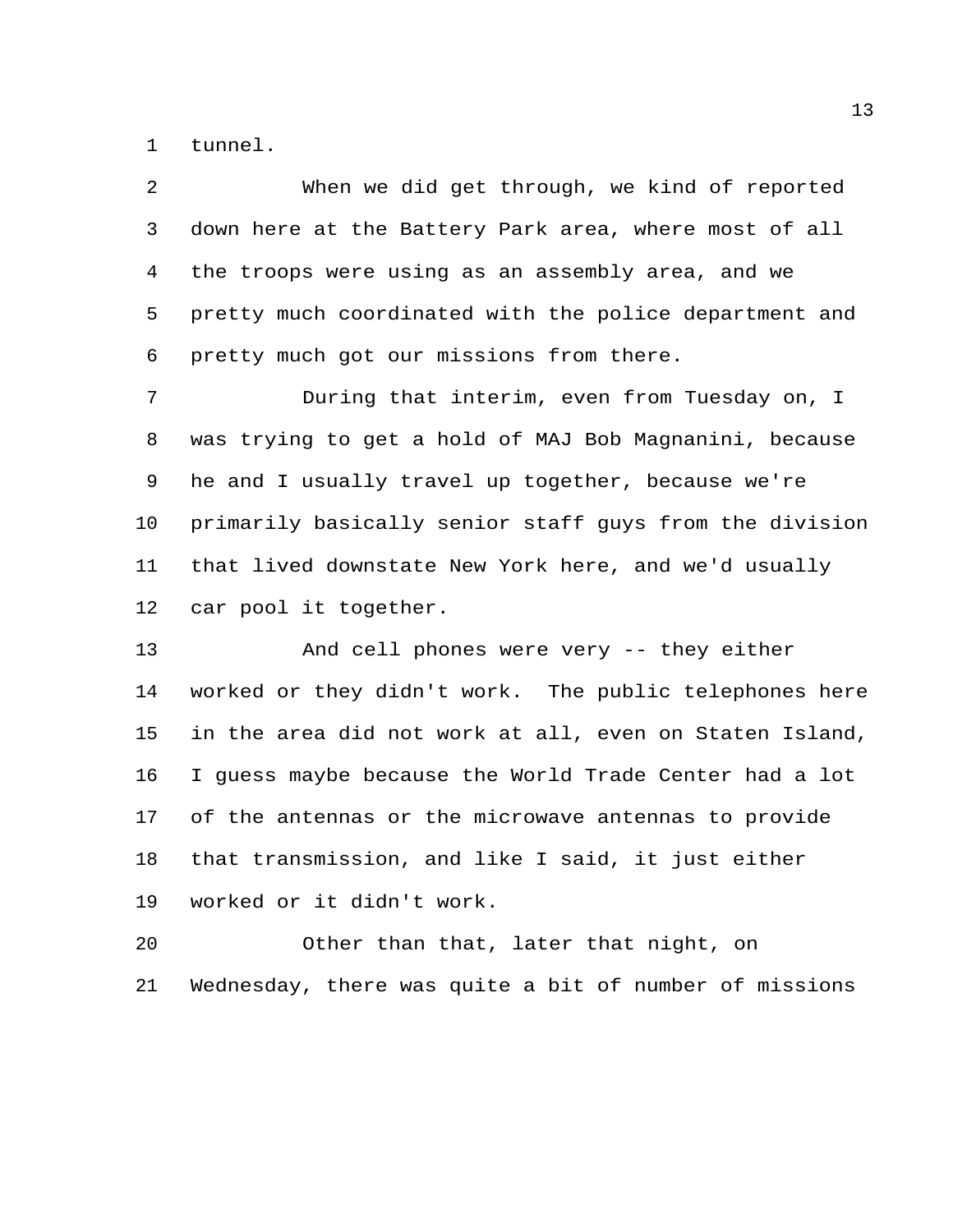that were going on, cordon -- blocking off the World Trade Center.

 **MAJ MELNYK**: Since you were something of an orphan officer, how did the 101 use you? What role did you play?

 **MAJ CHIN**: Basically, it was still liaison, but I think we were waiting for MAJ Durr, who was the battalion XO, to come down.

 He was trying to rally up Bravo Company and Charlie Company from Bravo B up in Troy, New York, and Charlie Company from Hoosick Falls.

 And the battalion S-3, who was a Suffolk County cop, wasn't there. So I was probably playing a bit of a dual role there and just taking orders, see whatever I can do to help out the battalion and contact.

 **MAJ MELNYK**: And since there was only -- the battalion commander was the only other field grade there. You --

**MAJ CHIN**: Right.

**MAJ MELNYK**: You filled in, since you had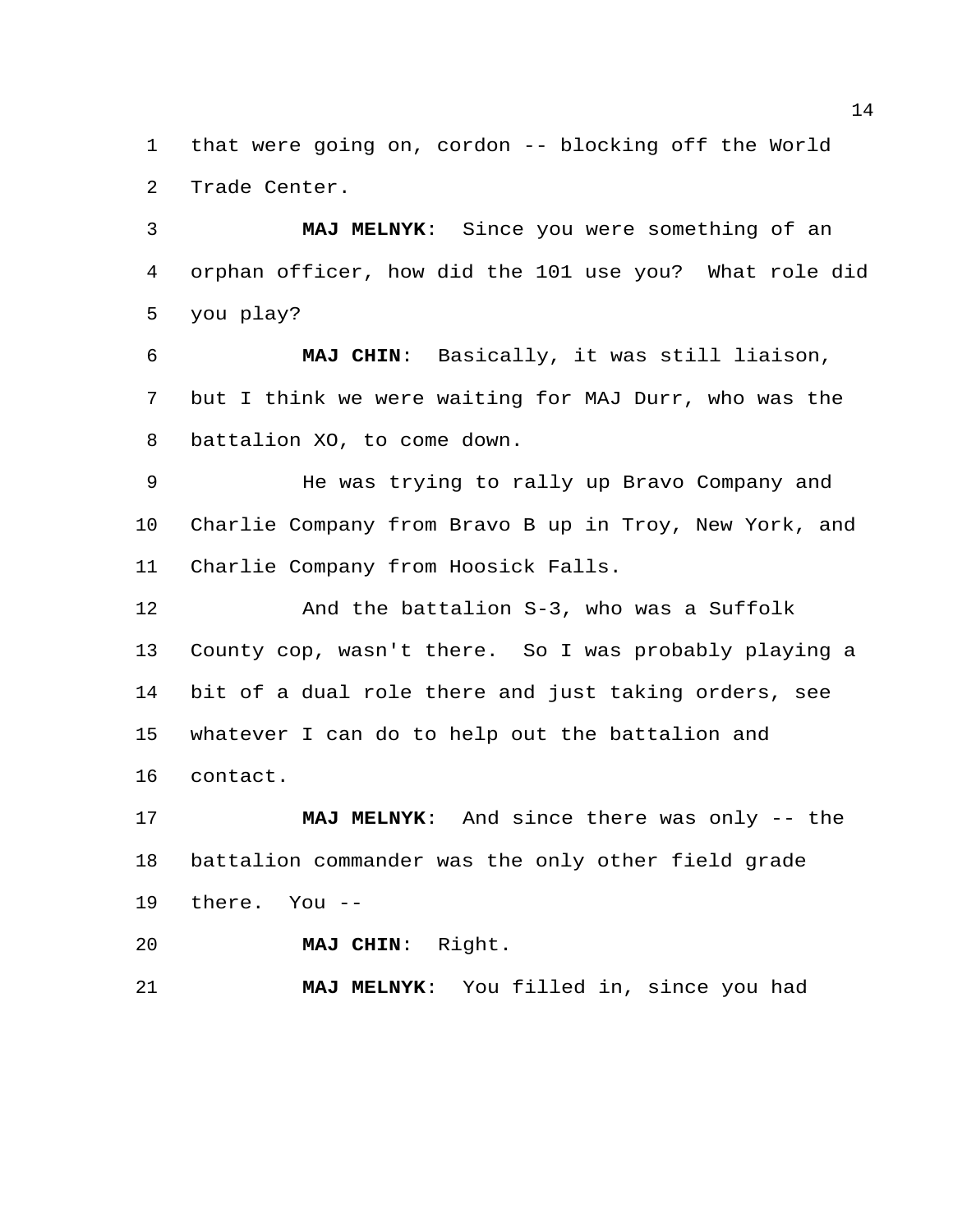actually served in the S-3 capacity at the time before. **MAJ CHIN**: Right. Right. So basically the scouts had a mission to block off key intersections to allow construction workers, firefighters, police to get in there.

 It might have even been in Thursday. You would start losing track of time and all sense as to what's going around and just kind of focusing in on what's in front of you.

 But we did get a mission where a lot of the outside New York City Fire Department, they had volunteer fire department from New Jersey, out of state people coming in, off duty cops, people trying to get in heavy duty construction equipment and setting it up. The Liberty Plaza area, basically, they asked for National Guard detail of about maybe of a platoon

 size, which we had with the scouts, and we kind of walked the line up and kind of cleared the area and basically the police chief there said that he was trying to do that for three hours, and wasn't able to do it.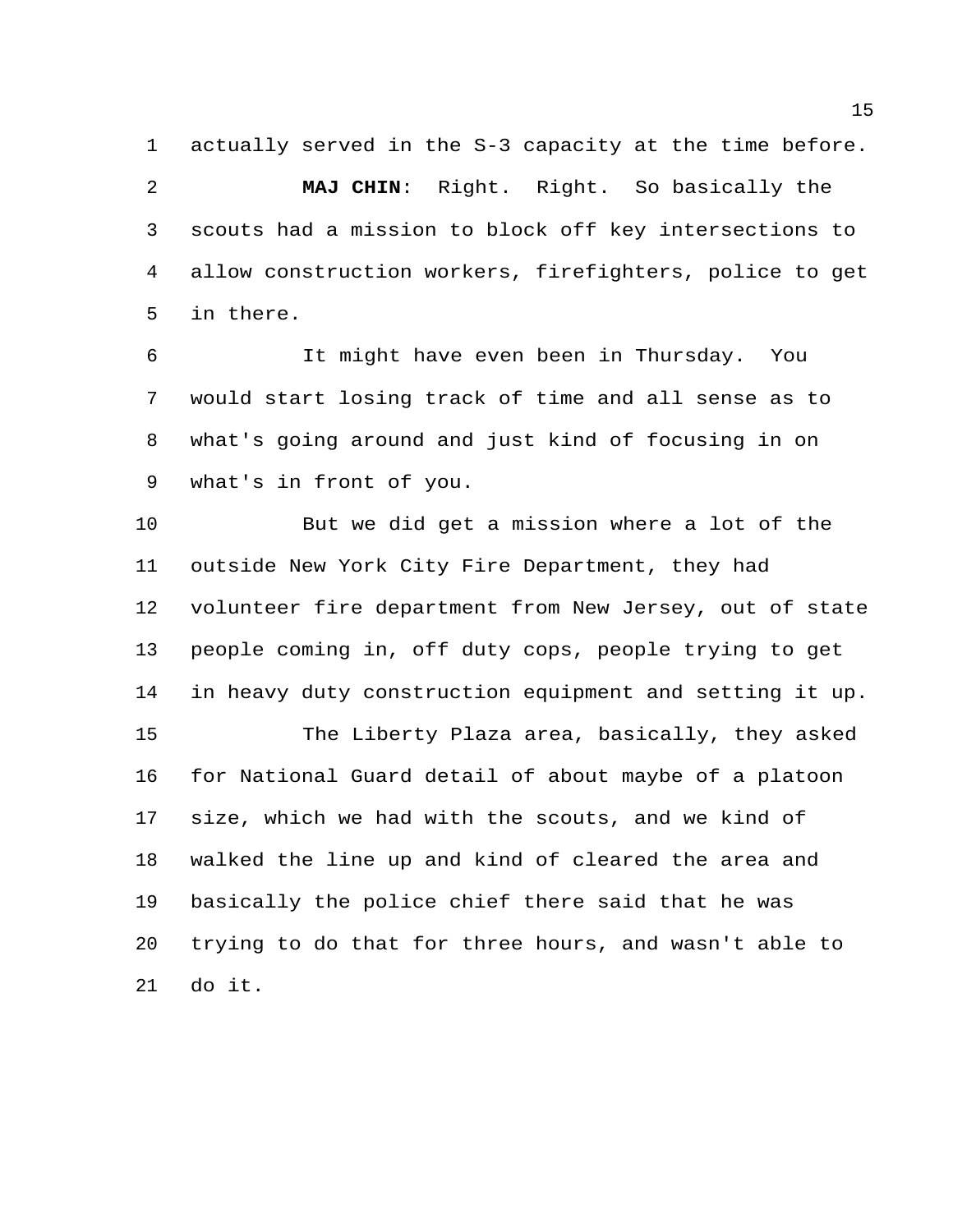And we kind of cleared it off and coordinated -- cordoned off the area within 15 minutes. And there was a lot of cooperation. There as no animosity between the civilian side and the city workers and us. But what was really eerie is to see the site itself, the buildings just torn apart and the World Trade Center just completely down, and it was just only a matter of maybe, what, four stories high, if that, and just, you know, the smoke, just constantly burning. And with there being already a little more than a week now, you know, there's still smoldering fire that's coming up. The eerie thing is that you don't see any office equipment, you don't see any ceiling tiles, you don't see any furniture. Maybe you only seen one computer monitor come out of the whole thing and apparently one of the fire chiefs there and, I guess, one of the civil engineers said that the intensity of the heat inside when the plane had crashed into the building and that JP8 kind of dropped down into the elevator shafts.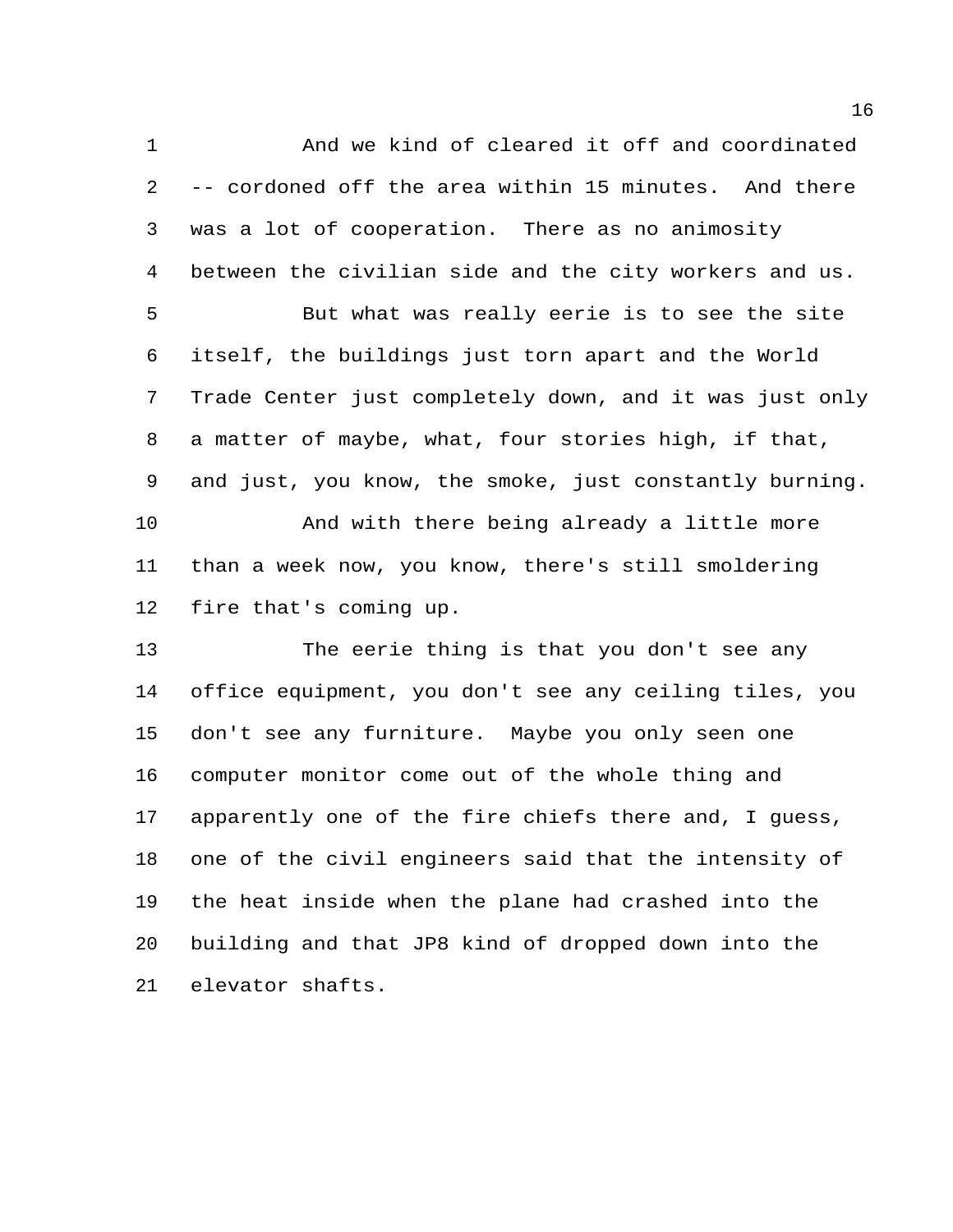**MAJ MELNYK**: JP8 being the jet fuel.

**MAJ CHIN**: Yes.

 **MAJ MELNYK**: For someone listening to this who doesn't know that.

 **MAJ CHIN**: That that whole building just acted like a chimney, like a flue that -- the intensity of the heat that they were kind of expecting was at least 2,400 degrees Fahrenheit and that everything was just disintegrated, concrete, and it's unbelievable.

 I understand that what facade of the building that is embedded into the side there, I understood from LT McCaffrey, from the ESU Squad had mentioned to me that they realized that that piece of the facade that's sticking out over on Church Street --

**MAJ MELNYK**: The South Tower.

 **MAJ CHIN**: Yes. Was the 69th and 71st floor. Apparently, they tried to take one of the cranes and pull it out and then maybe lay it down on the street to torch it down, but they weren't even able to get that out.

They kind of suspect that when that fell, it's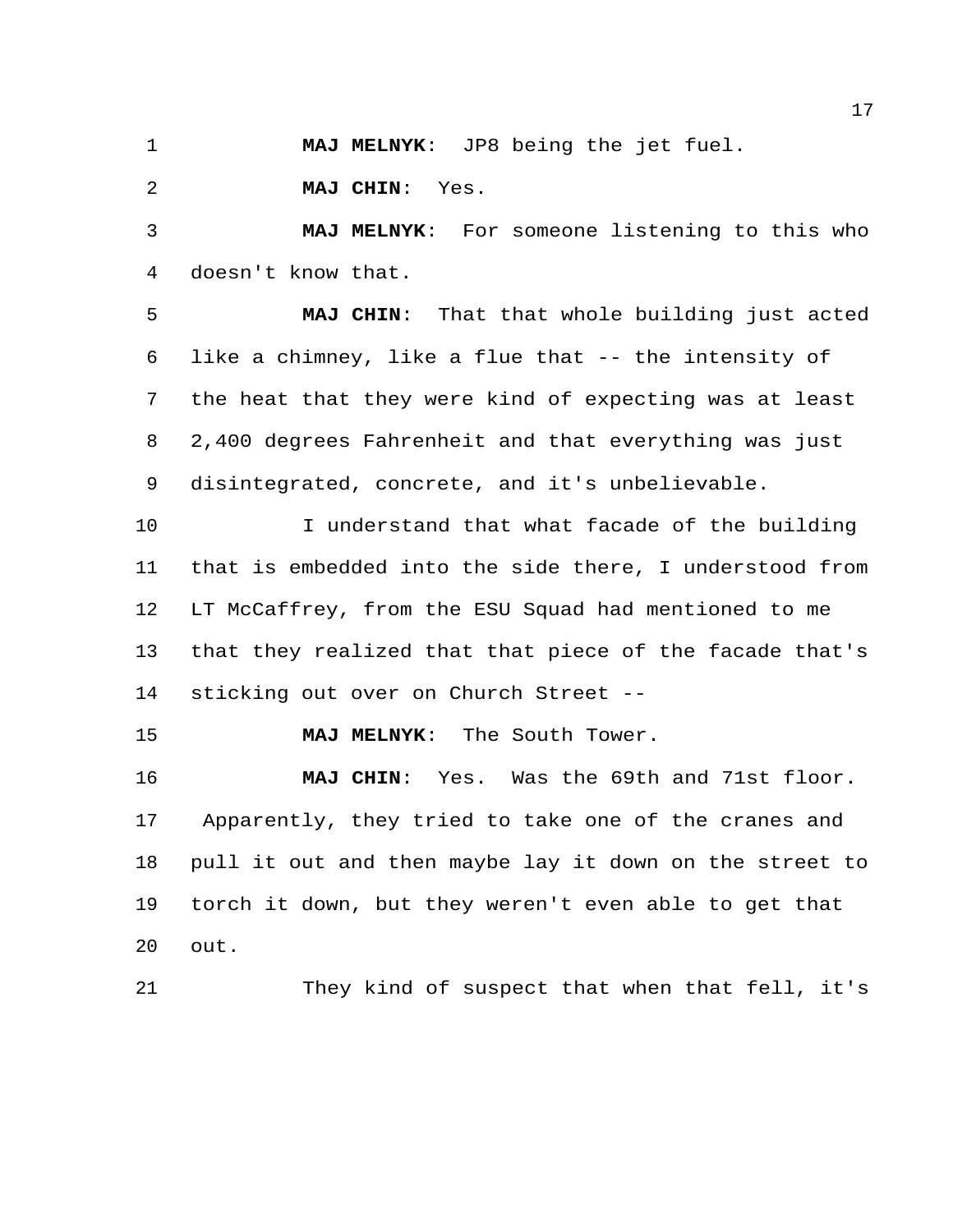probably embedded about two stories in the ground.

 **MAJ MELNYK**: So that's not the base of the building that everybody sees there.

 **MAJ CHIN**: Right, it's not. It's the 69th and 71st floor and how they could tell that it's those particular floors is that when this World Trade Center was built, all of that was kind of marked and then saying that, all right, this is the 69th floor, the 71st floor, this is now where they started craning up and when it was built, that's where it was. So that's how they know. **MAJ MELNYK**: The original markings.

**MAJ CHIN**: Right. Right.

 **MAJ MELNYK**: That's something new. I hadn't heard that before.

**MAJ CHIN**: One of the --

 **MAJ MELNYK**: When did you actually lay eyes on it? What brought you down in that vicinity?

**MAJ CHIN**: I --

 **MAJ MELNYK**: You initially established here down at Battery Park, but --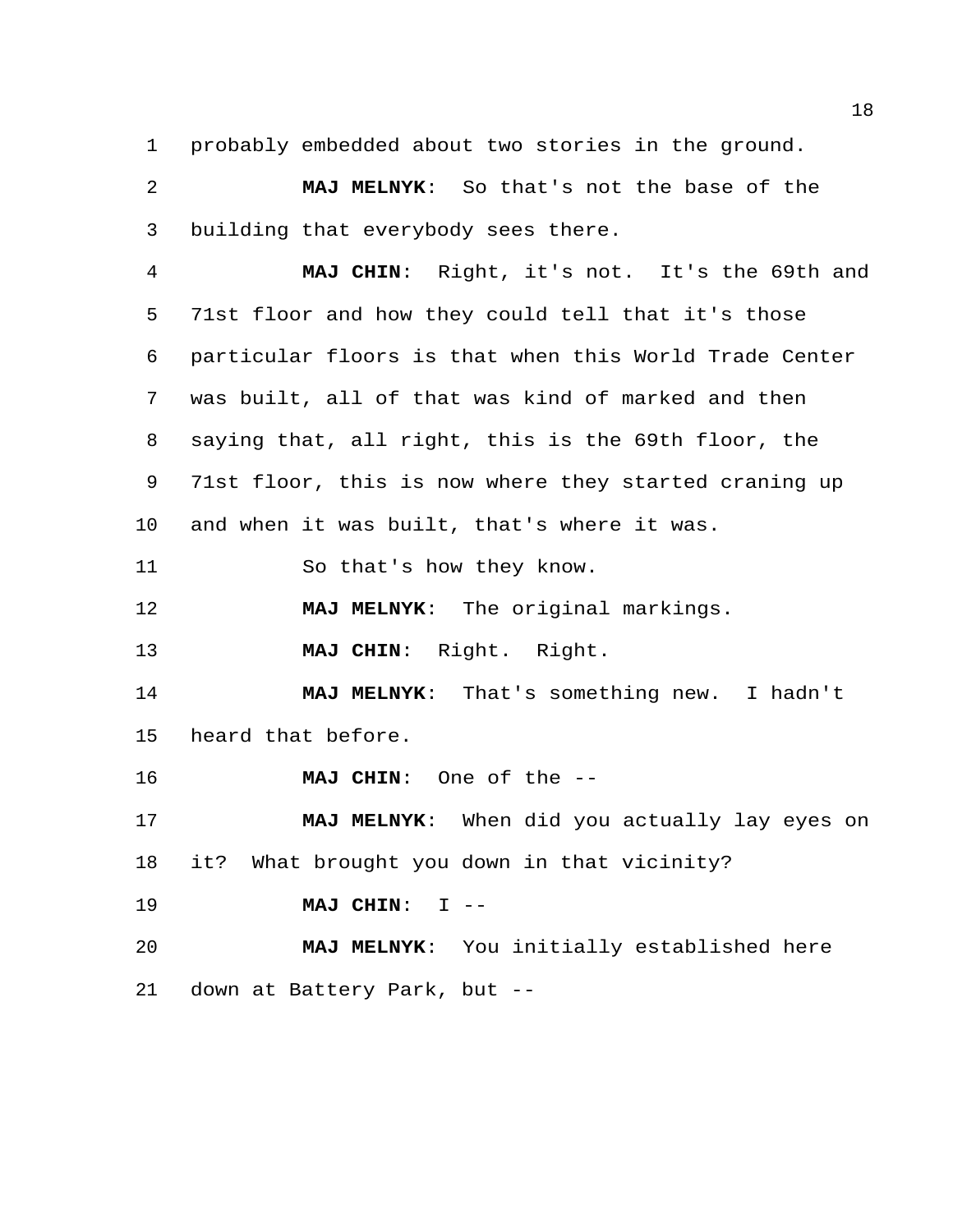**MAJ CHIN**: Right.

 **MAJ MELNYK**: -- what brought you forward? **MAJ CHIN**: Basically, the battalion was already told that we were going to operate down here in the Battery Park area, and to get everyone over here forward and start to take up missions. Once that pretty much set in, I started to report in. I ran into MAJ Magnanini and we kind of rallied up together. We got our information. We were in contact with the 42nd Division EOC up in Troy, New

 York, reported to colonel Luthringer, COL Hefner, at that point.

 The whole division staff actually was out at Fort Leavenworth for the Warfighter ramp-up, combat BCTP [Battle Command Training Program] seminar out there, and at that point, the FAA had restricted all air flights throughout the country. Nothing was flying in and flying out.

 **MAJ MELNYK**: Did you have contact with the actual command and control element of the 53rd Troop Command or did you just contact --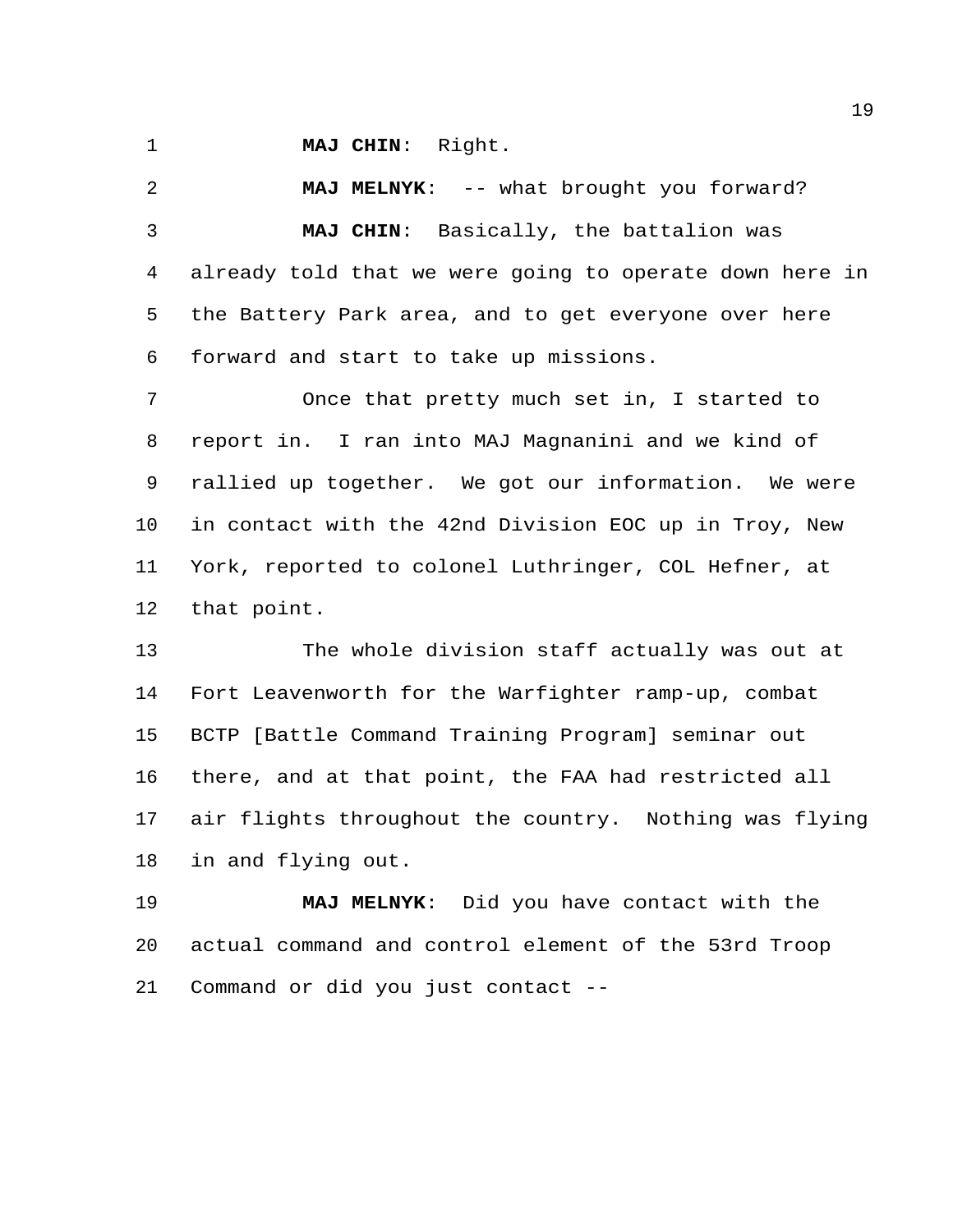**MAJ CHIN**: I contacted the division. I did speak to Command Sergeant Major -- I can't think of his name right now.

**MAJ MELNYK**: At Troop Command?

**MAJ CHIN**: No. Up at division.

**MAJ MELNYK**: At division.

 **MAJ CHIN**: And I was basically told that to stay down here, not to report up to Troy, and I kind of reported in to LTC Markey from the 107th. He's out of the 53rd Troop Command, and basically that's where I was working out of.

 And then I kind of reported back down here as being liaison, just to get a feel and report back to the Troop Command.

 **MAJ MELNYK**: At what point did you break off from your association with your old unit, the 101, and become the liaison to the civilian authorities that you became?

 **MAJ CHIN**: I think it was basically around probably Wednesday night, late Wednesday night into Thursday.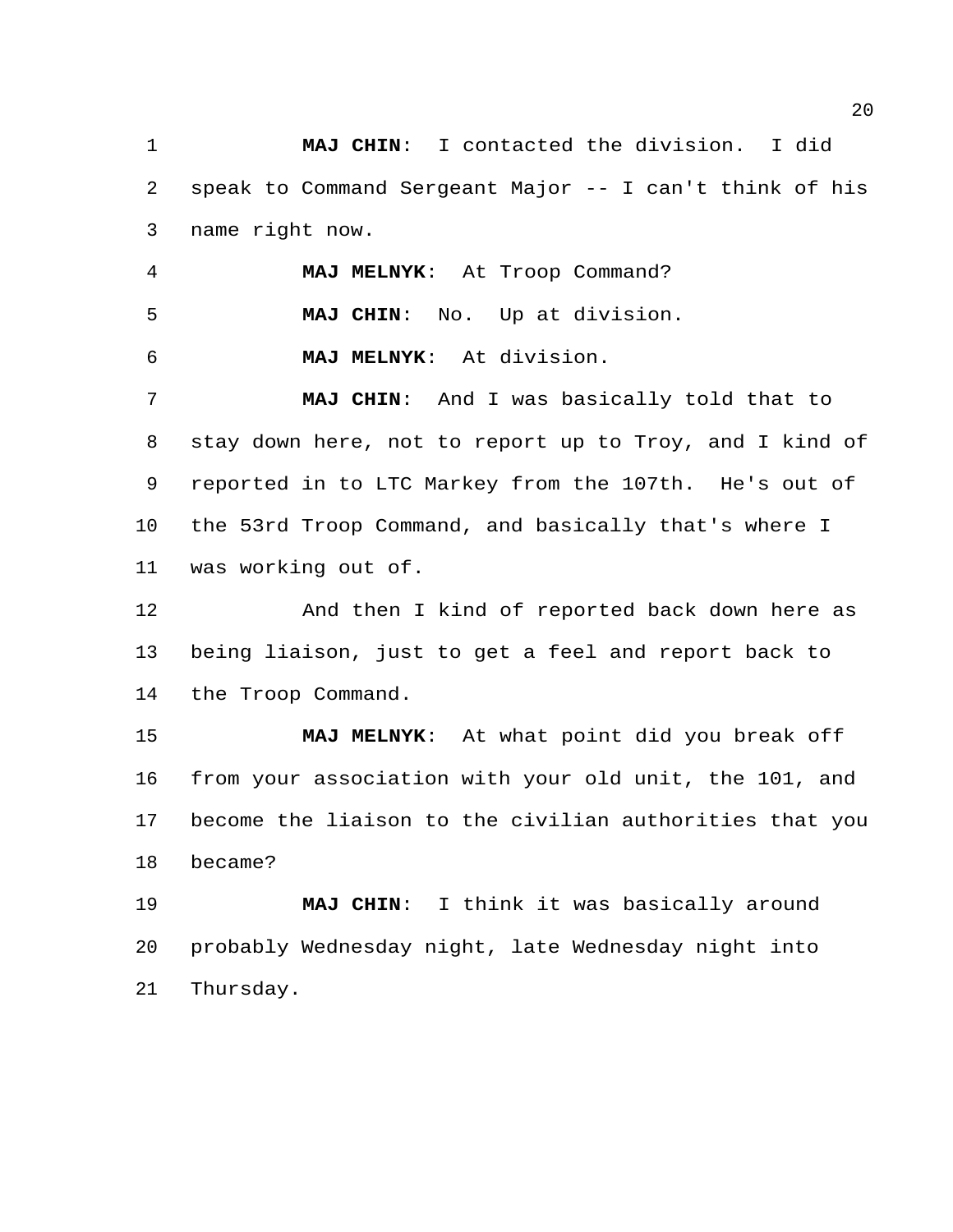**MAJ MELNYK**: And so you stayed here while the rest of the battalion went back to Staten Island. **MAJ CHIN**: Yeah. Pretty much when Bravo and Charlie Company had showed up, they appeared here down at the Battery Park and at that point, then I had broke loose. **MAJ MELNYK**: And the S-3, at that point, arrived with the -- the XO arrived. **MAJ CHIN**: The XO arrived, yes. **MAJ MELNYK**: With those companies. **MAJ CHIN**: Yes. **MAJ MELNYK**: And the S-3 was en route still. **MAJ CHIN**: Right. Right. **MAJ MELNYK**: From there, what led you into that role? **MAJ CHIN**: Into what role? **MAJ MELNYK**: Into the role of liaison. Nobody ordered you to become the liaison to the police or the fire or you were hooked up with MAJ Magnanini. **MAJ CHIN**: That was pretty much the directive from LTC Luthringer, who is the G-3 for the 42nd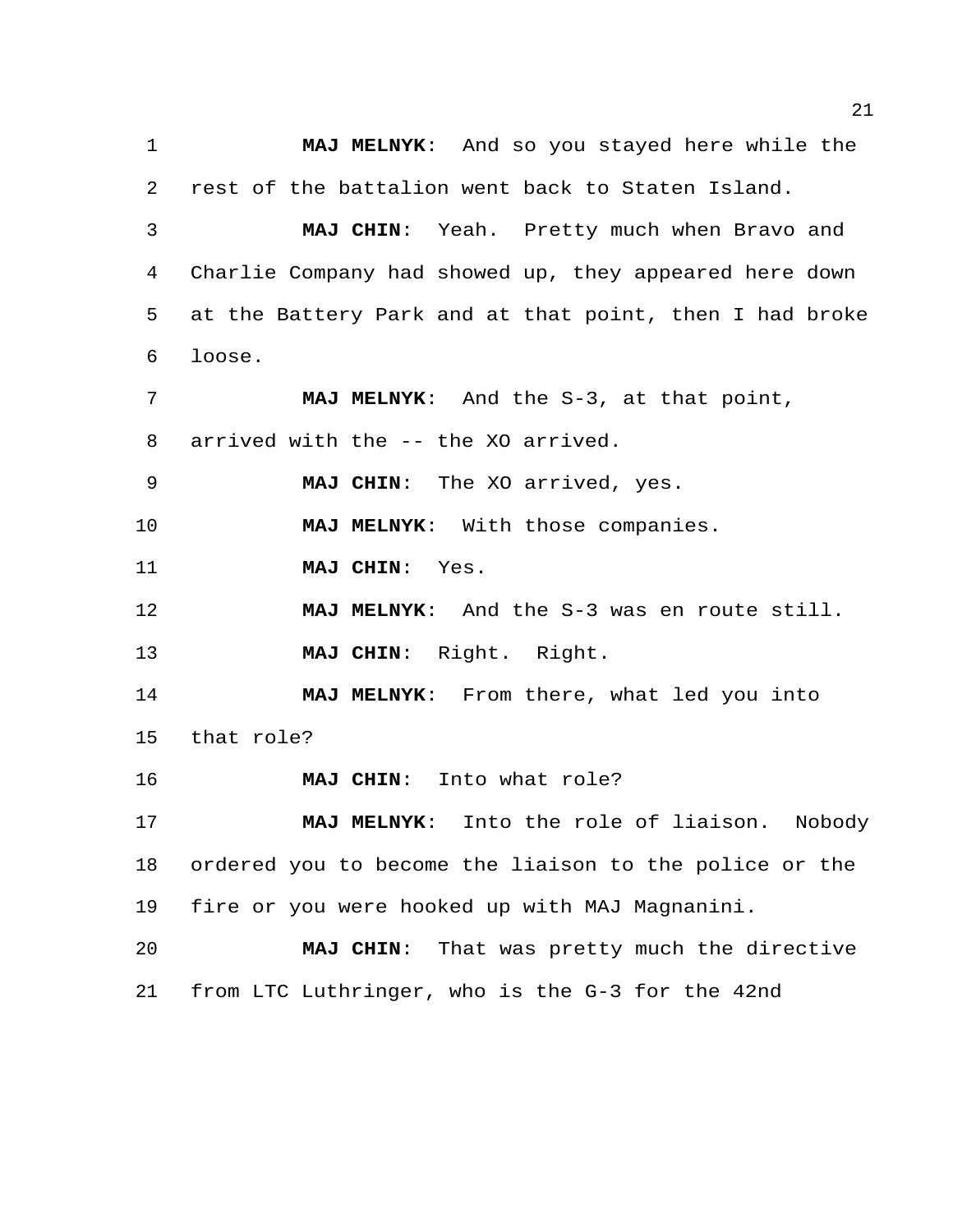Division. He said that, you know, since MAJ Magnanini and myself were on site here, that we should probably be the division reps, and at that point, I believe the Aviation Brigade from Patchogue had arrived and it was under the command of COL Meskill and COL Doyle. [COL Doyle was scheduled to assume command of the Aviation Bde on 1 Oct 03]

 **MAJ MELNYK**: Aviation Brigade got on the ground and assumed control, tactical control on Saturday.

**MAJ CHIN**: Right.

 **MAJ MELNYK**: So prior to Saturday, you did what?

 **MAJ CHIN**: Basically, what happened was the lower Manhattan area was broken down to seven sectors or seven zones and I was responsible for zone one, which was the World Towers site.

**MAJ MELNYK**: Ground zero.

**MAJ CHIN**: Ground zero.

 **MAJ MELNYK**: Or the pile or the pit, as everybody has been calling it.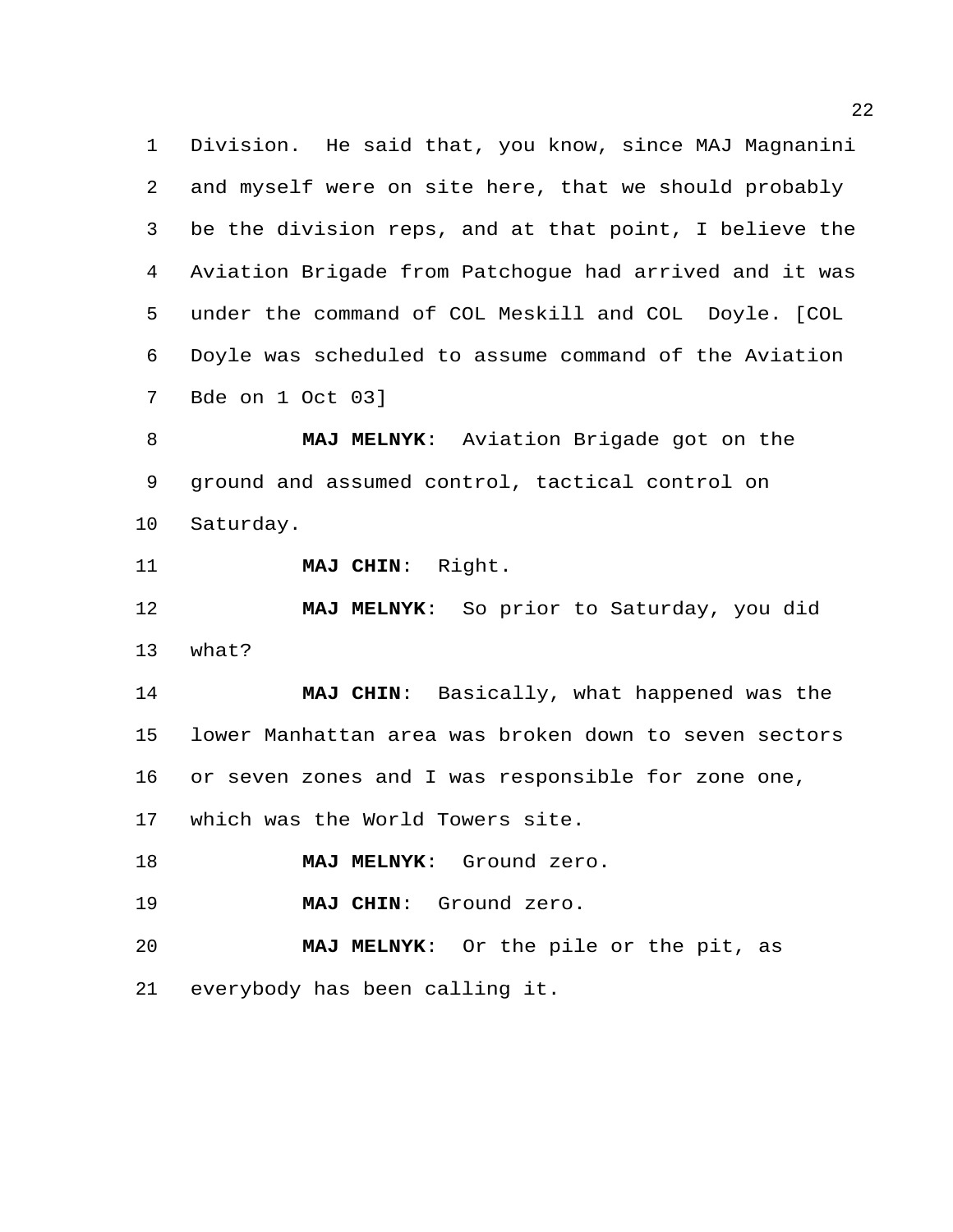**MAJ CHIN**: Yeah. We had basically four officers that were assigned here. So sector six and seven was really not covered. Seven was pretty much the perimeter of one, one being just the ground zero site.

 **MAJ MELNYK**: Seven is the outer perimeter. **MAJ CHIN**: Yes.

**MAJ MELNYK**: Yeah.

**MAJ CHIN**: And --

 **MAJ MELNYK**: Six is all above Canal Street, where there was no crisis.

 **MAJ CHIN**: Right. At that point, I was told to report with the Police Chief Fox, and he was working the day shift, and night shift was Deputy Chief Esposito, and I believe there was a Chief H-o-e-h-l, I believe his name is Hoehl. He's the overall three star in the NYPD. They have these three stars and I guess they're called chief or deputy chief.

 **MAJ MELNYK**: And where was this location? **MAJ CHIN**: This was on Vesey Street and Church, basically right in front of the American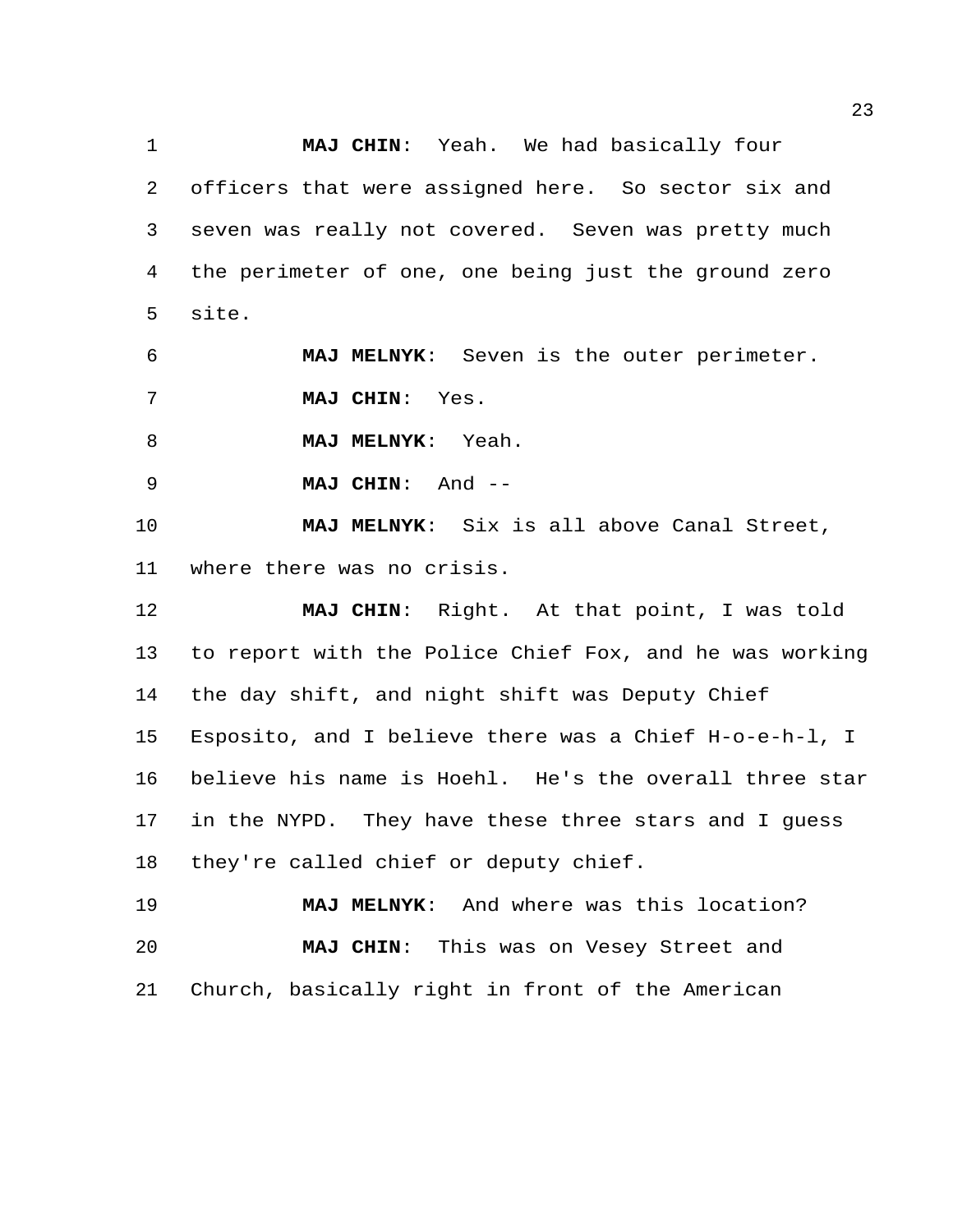Express Building on Vesey Street, and that street was basically used for the New York Fire Department and the New York City Police Department as a staging area, having these guys go out to ground zero and trying to do a rescue and recovery mission there.

 **MAJ MELNYK**: When, again, did you report there?

 **MAJ CHIN**: Basically, probably around Thursday, Thursday --

**MAJ MELNYK**: Around Thursday.

 **MAJ CHIN**: I can't give you the time. I'm starting to lose track of time frames here. And at that point, I was to report to the police chief and coordinate with him to see what kind of assistance that the National Guard Troops can do, what our capabilities were.

 At that point, the 42nd Aviation had their S- 1, S-4 and S-3 Expandovans set up. Cell phones were given out to all the liaison officers and we were supposed to just keep giving spot situation reports in. Whatever missions that the city officials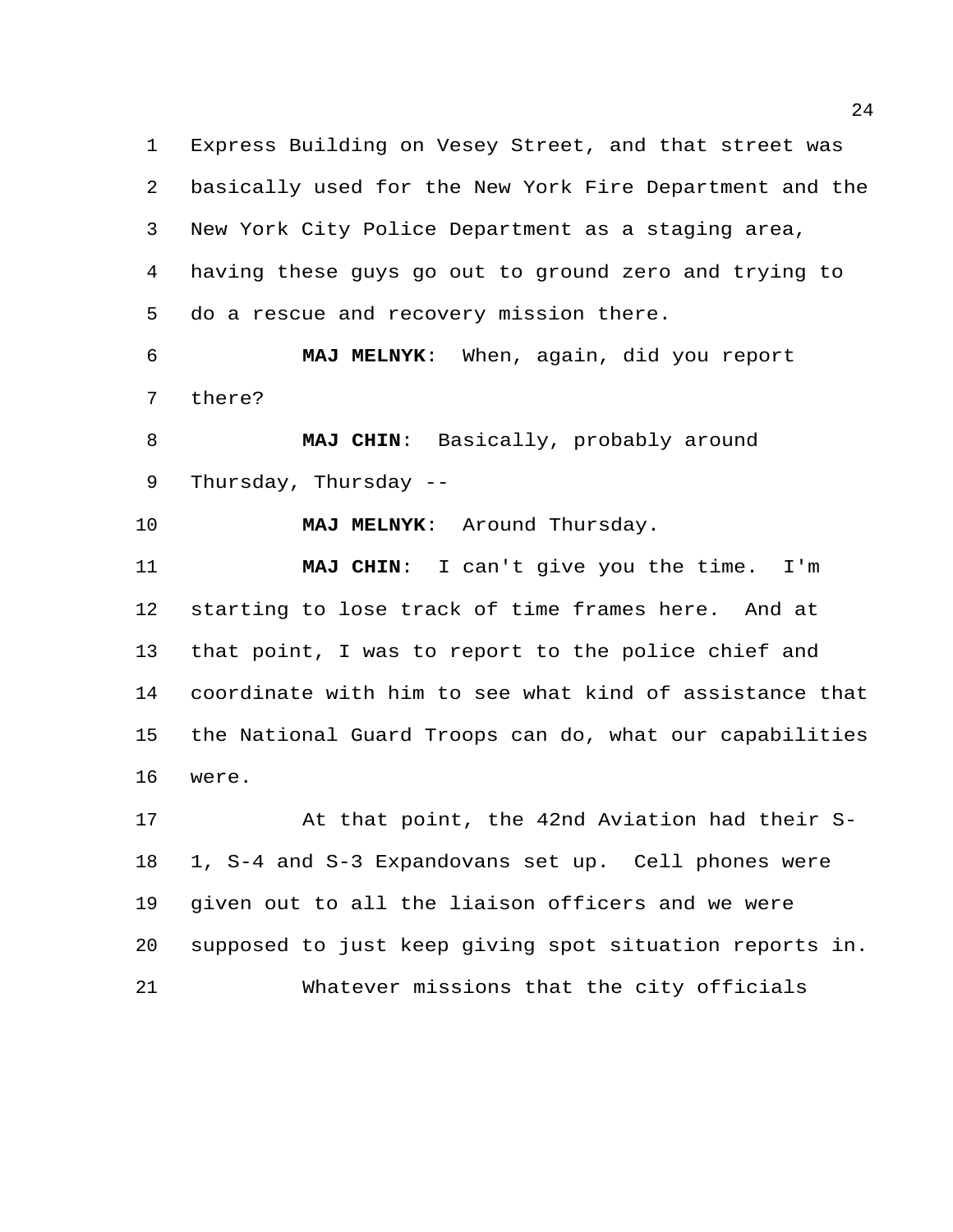requested, try to find out what the battalions had available to do that, and if we could provide that mission. **MAJ MELNYK**: So you took the mission straight from the chief and transmitted that to who? **MAJ CHIN**: Over to the TOC area here. **MAJ MELNYK**: To the Aviation elements that were on the ground. **MAJ CHIN**: Aviation Brigade. Yes. **MAJ MELNYK**: Beginning Thursday. **MAJ CHIN**: Thursday. **MAJ MELNYK**: Yeah. **MAJ CHIN**: Yes. **MAJ MELNYK**: And they would then distribute it down to the battalions. **MAJ CHIN**: Right. **MAJ MELNYK**: Whoever could handle it. **MAJ CHIN**: Right. And basically, the 101 CAV had zone two, which was Battery Park south up to probably Wall Street, along Broadway. Zone five I think was the 258, and that kind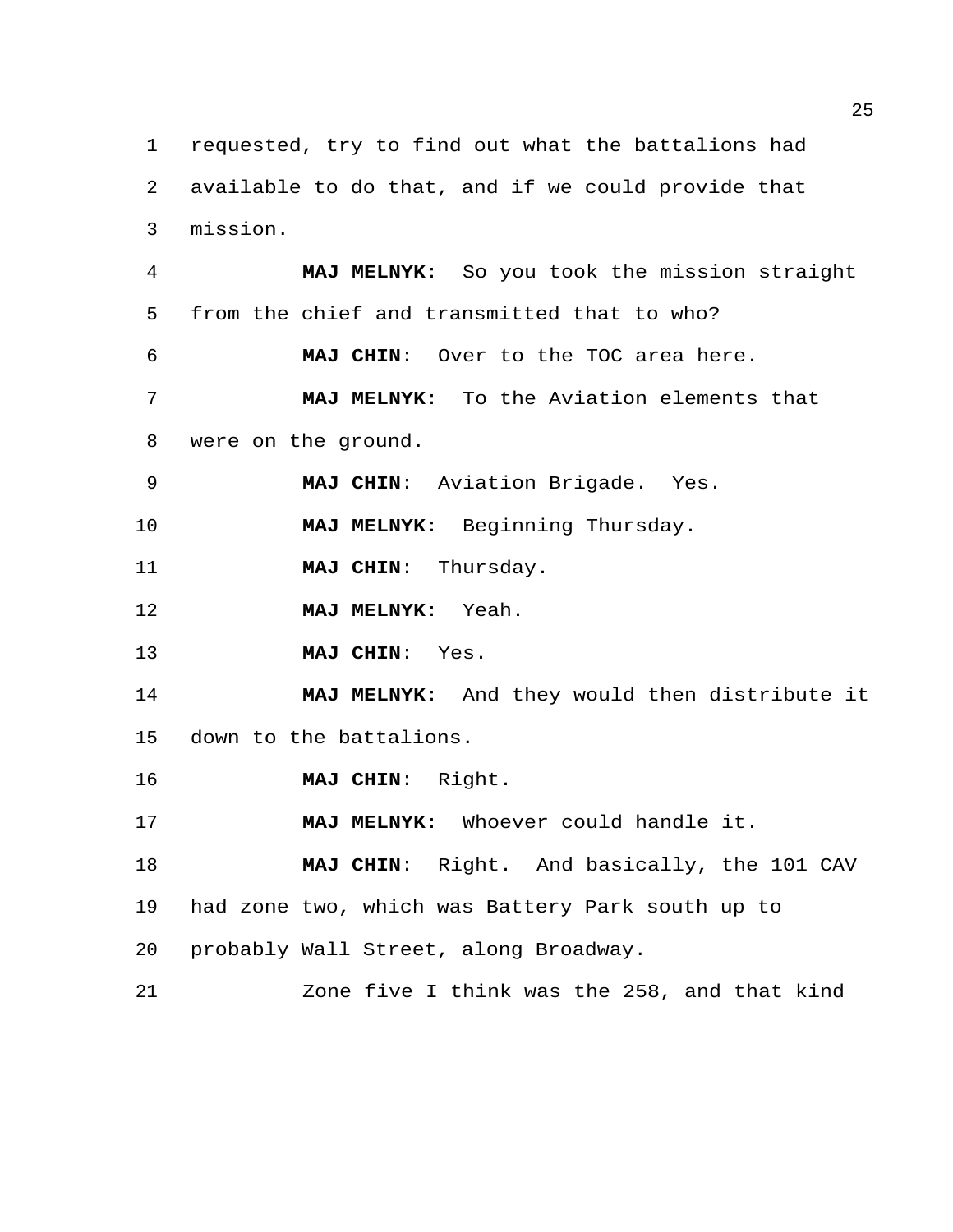of stretched from Water Street or Broad Street down to the South Street, all the way up to around Liberty. Zone four went from Liberty all the way up north to about Canal Street, I would say. But we did have a -- I did spend some time probably around Wednesday down on Peck Slip Street and South Street. The NYPD basically had their command post set up there. **MAJ MELNYK**: Peck Slip and not Pike? **MAJ CHIN**: Yeah. **MAJ MELNYK**: Several people identified as Pike Street and looking on the map, I couldn't find a Pike, but I found Peck Slip. **MAJ CHIN**: The general vicinity was basically right -- directly underneath the Manhattan Bridge. **MAJ MELNYK**: The Manhattan Bridge or Brooklyn? **MAJ CHIN**: Manhattan. Manhattan Bridge. **MAJ MELNYK**: Manhattan Bridge. And people -- **MAJ CHIN**: Yeah. That was the initial site for all the NYPD and they wanted the 101 CAV TOC to be stationed there, and basically I just reported there, I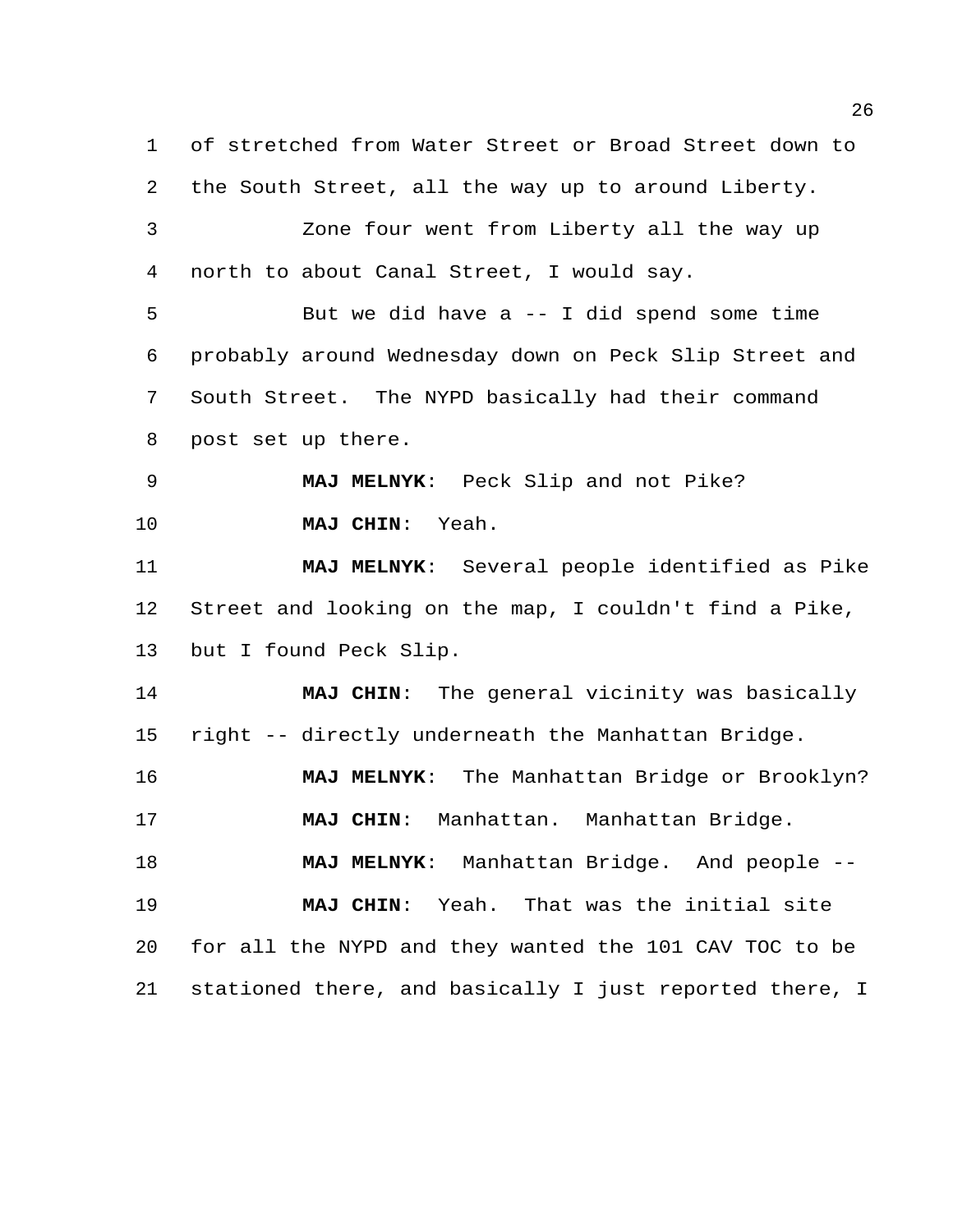guess, prior to going up to the 53rd Troop Command.

 But everything was phenomenal. It almost -- the people, food, everything, just -- it just came out of nowhere.

 There was no problem of eating or anything of that sort. There was still problems trying to communicate in the city here with the cell phone, but from that point, a lot of the zone commanders, they established these seven zones and they sent in these mobile -- it almost looks like a Winnebago type deal, and they started establishing, each chief, like lower Manhattan, Brooklyn south, all sorts of areas.

 Manhattan south, Queens south, Brooklyn south. **MAJ MELNYK**: Queens north.

**MAJ CHIN**: Queens north.

**MAJ MELNYK**: Right. Each one (inaudible.)

**MAJ CHIN**: Manhattan north. Yeah.

**MAJ MELNYK**: Right.

 **MAJ CHIN**: And each one of those zones was dictated to those particular precincts in the area.

**MAJ MELNYK**: So there was a liaison officer in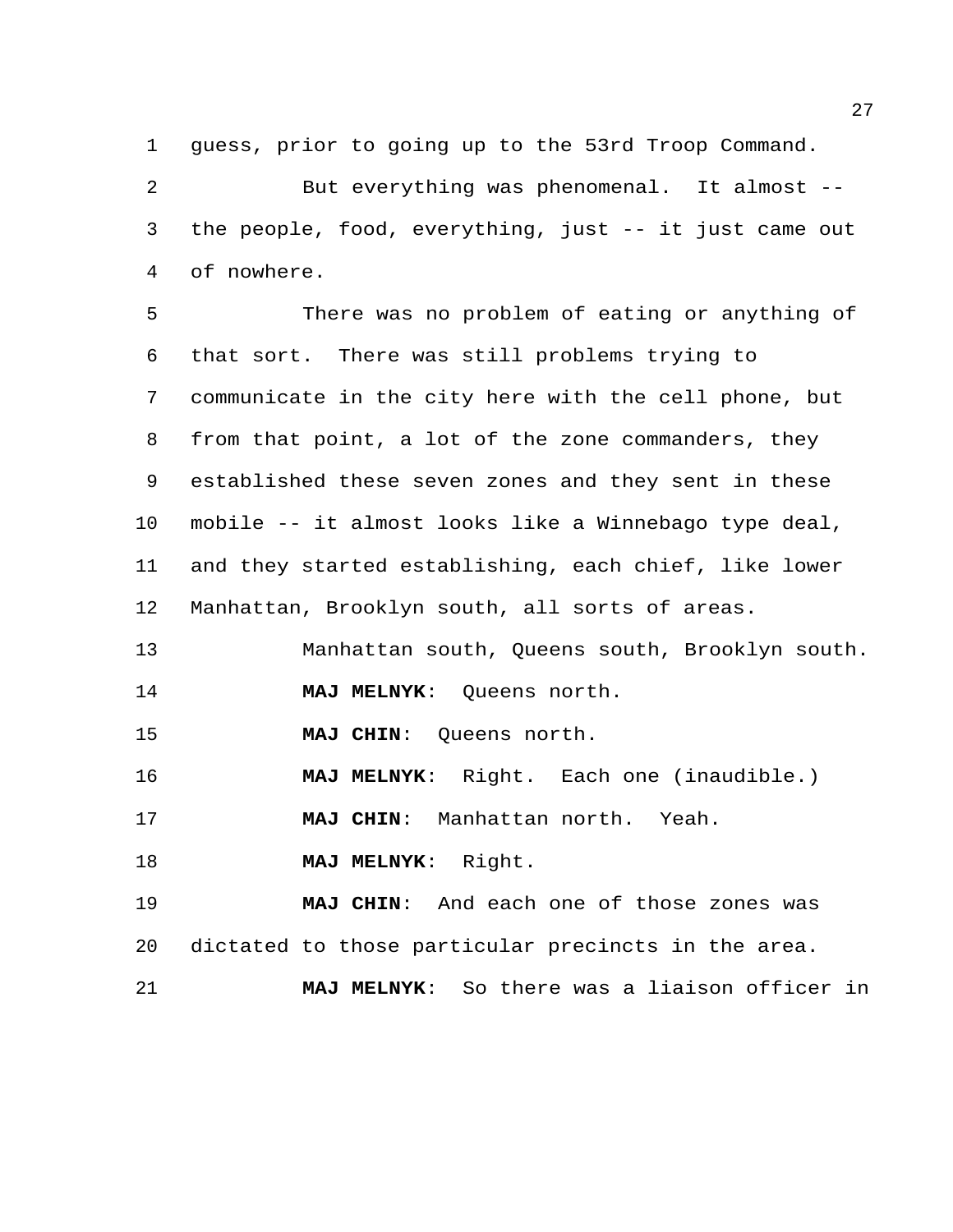each of those areas and you were at the main

headquarters for the whole effort.

**MAJ CHIN**: Right.

**MAJ MELNYK**: Peck Slip and South.

 **MAJ CHIN**: Right. But then after Peck Slip and South, once these seven zones were set up, that was pretty much disbanded at that point. There was no longer a need for a centralized area there.

 They did keep some kind of one van there, but pretty much the -- everybody seemed to go directed towards their individual zones and basically there was a meeting every day at One Police Plaza, with all the deputy chiefs for --

 **MAJ MELNYK**: Where is One Police Plaza? For those who don't know New York.

 **MAJ CHIN**: One Police Plaza is on Pearl Street, right along the Brooklyn Bridge, right in front of Chambers Street, just down the street from city hall.

 And we were reporting in basically at 1200 hours there, although the liaisons would show up and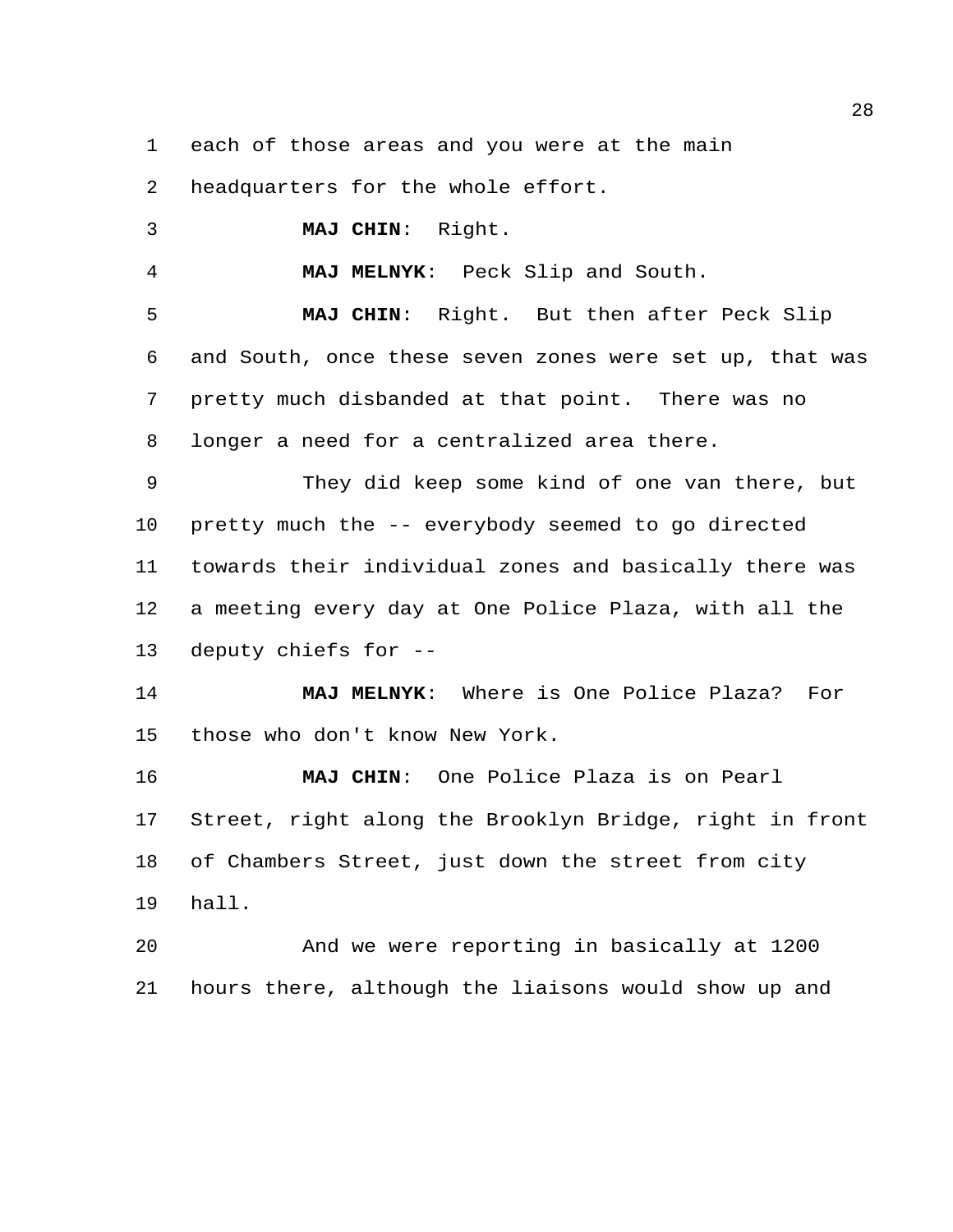COL Doyle would be there meeting with the chiefs and we would get a rundown from each one of the chiefs as to the  $-$ 

 **MAJ MELNYK**: COL Doyle was the -- **MAJ CHIN**: The basic overall OIC going in to talk with them and then we were there just to get our chiefs in each particular zone to find out what changes were made and then confirm that with COL Doyle. **MAJ MELNYK**: COL Doyle was operating that from Aviation Brigade as the -- **MAJ CHIN**: Right. But he -- **MAJ MELNYK**: -- executive officer.

 **MAJ CHIN**: That's correct. He would then report in to the 1200 meeting, as well.

**MAJ MELNYK**: And he would take charge --

**MAJ CHIN**: At One Police Plaza.

 **MAJ MELNYK**: -- of the liaisons. And what kind of changes would you discuss?

 **MAJ CHIN**: Well, for instance, I believe on Sunday night, we met there around 2300, because now Monday they were going to begin allowing the civilians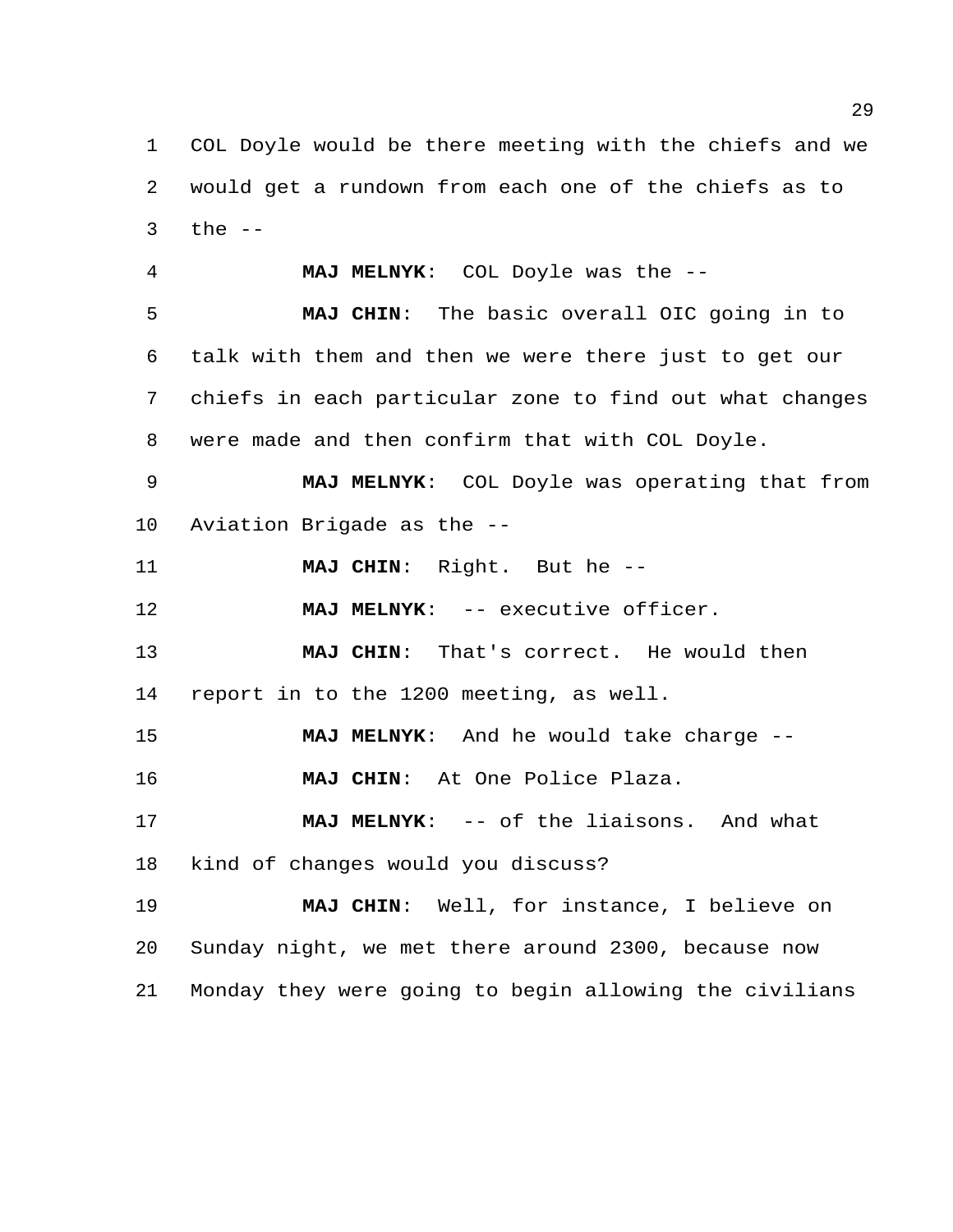or the New Yorkers to begin returning to lower

Manhattan in certain areas, and --

 **MAJ MELNYK**: To go to work. **MAJ CHIN**: To go to work and basically the discussion was to -- how do we go about getting the buses in, what was open, what was operational. The New York City Transit express buses from Staten Island were allowed to go through the Battery Tunnel, coming out of the Battery Tunnel on the west side, on West Street. They would go through -- there's a tunnel underneath the Battery Park and would exit out of Water Street and the express buses that were taking passengers to midtown would proceed directly on the FDR Drive and probably exit off of 42nd Street, 61st Street.

 Those buses that were dropping off passengers down to the lower Manhattan area, like Wall Street, Maiden Lane, they would take underneath the FDR Drive, which is South Street, and then they would stop making bus stops at Maiden Lane, Wall Street, and allowing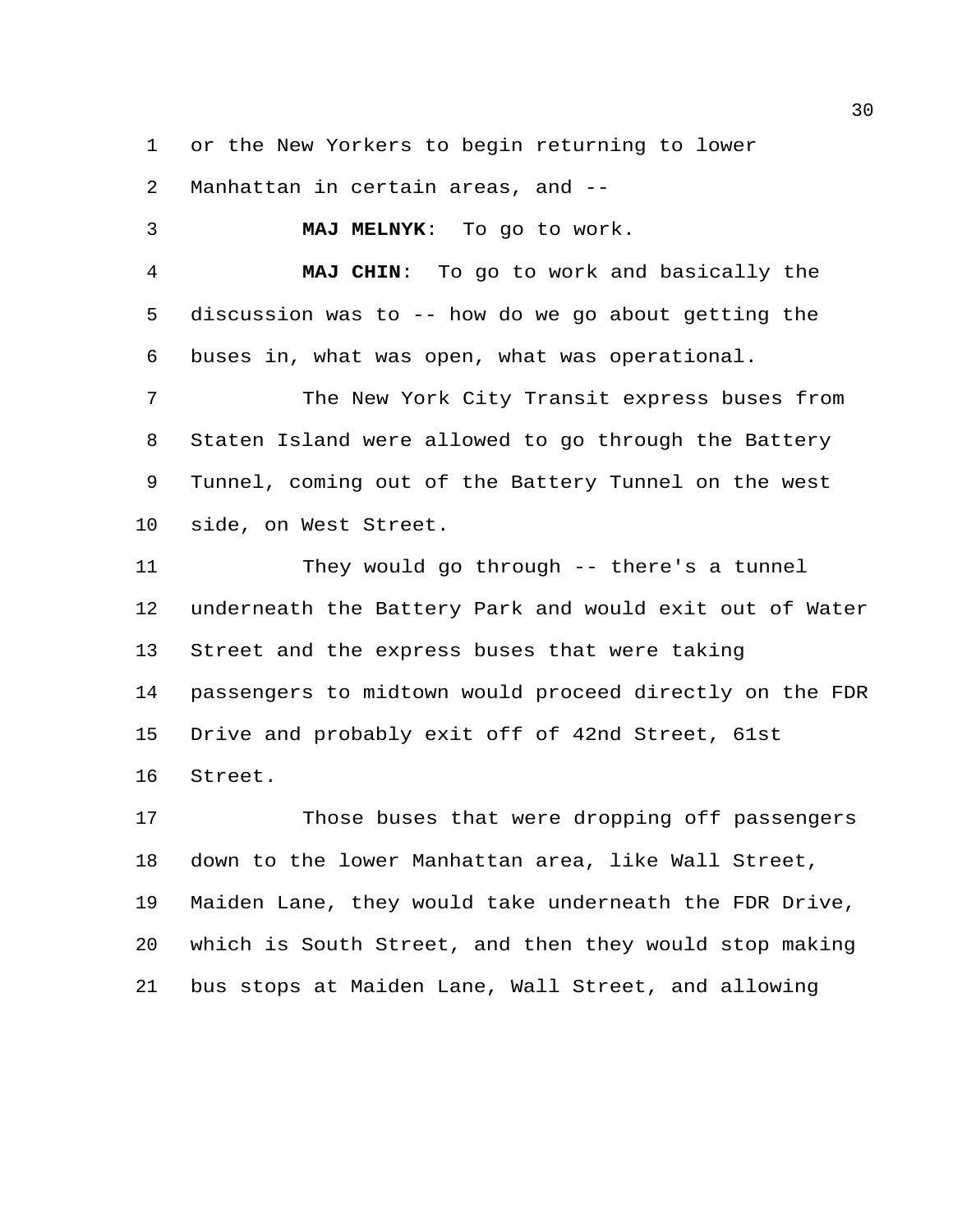passengers to return to their buildings to work.

 And they would basically go up to, I believe, Houston Street and make a U-turn there, come back. Cabs, taxis were not allowed yet in the areas. Limos were not allowed in the areas. They were beginning to allow delivery trucks to return into the area. They would have basically a check point along Church Street, Broadway, around Canal Street. They would have show proof of lading, shipping materials. They would check randomly some boxes. They did have some bomb dogs to go through there, because they weren't going to open up everything in a box there. They were informed as to what zones they were able to enter in. So and so forth. I mean, that was basically it. So it was basically just the coordination, everything to synchronize between all agencies and to see what was going on and also to find out where we stood with ConEd, what buildings had power, what buildings did not have power, how could we utilize the Guard members there.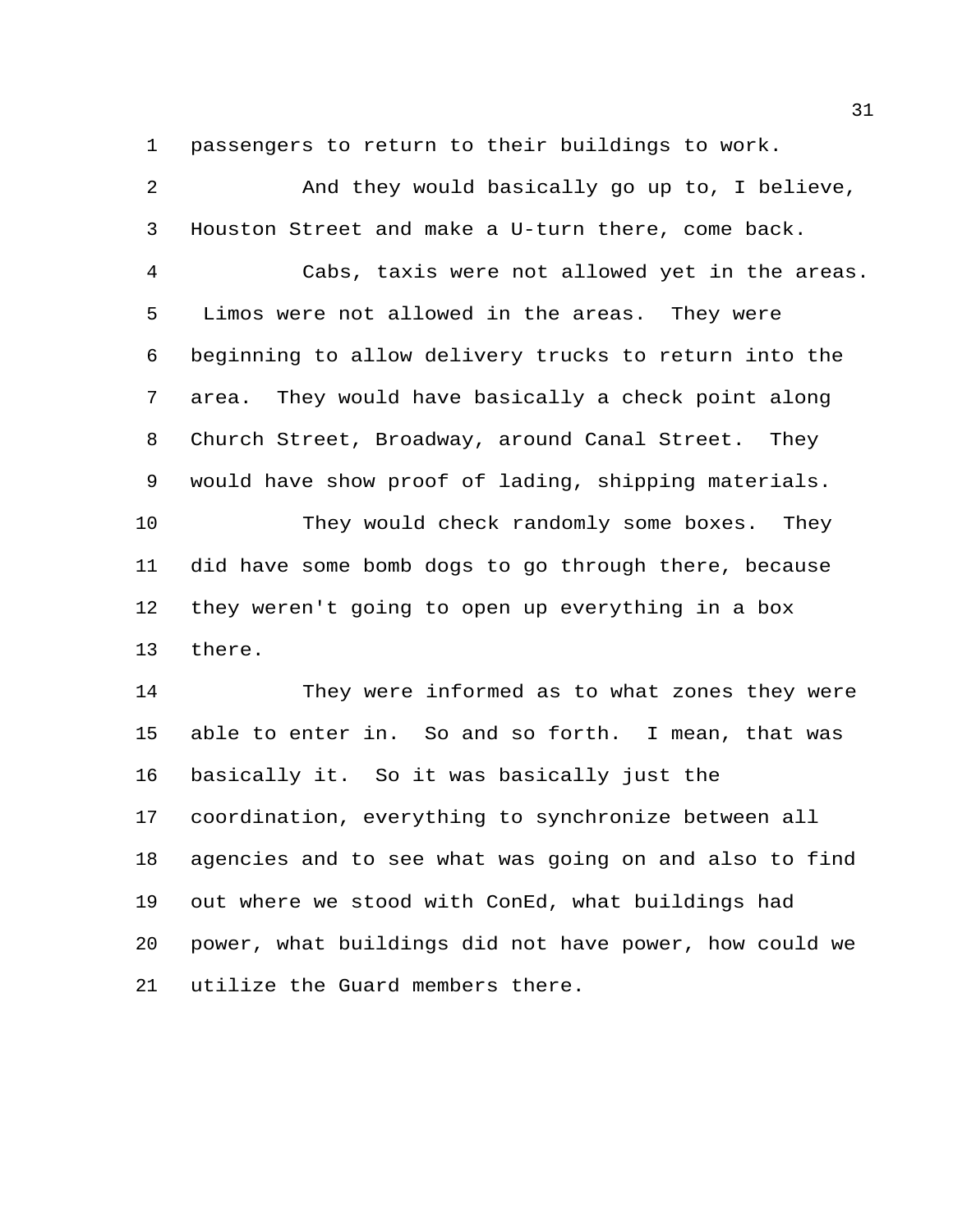At one point, in the beginning, they were using Guard members along with police officers to go floor by floor to check some of these buildings, but 53rd Troop Command wanted that stopped.

 I don't know what reason. It might have been maybe some legal issues or something like that.

 **MAJ MELNYK**: When you say in the beginning, when, to the best of your recollection?

 **MAJ CHIN**: Probably around Saturday that was going on. What they would do is then let the NYPD go ahead floor by floor. They would actually also go up on the roof, and I think what they were looking for is any body remains that might be up there on the roof.

 Also, to check buildings that nobody -- you know, an elderly couple that might have been through this whole ordeal, to check to see that no one, you know, was occupying it.

 At that point, once a building was cleared, they would station maybe a couple of Guard members in front of the building, not allowing anyone to go in. One thing that was kind of eerie, you could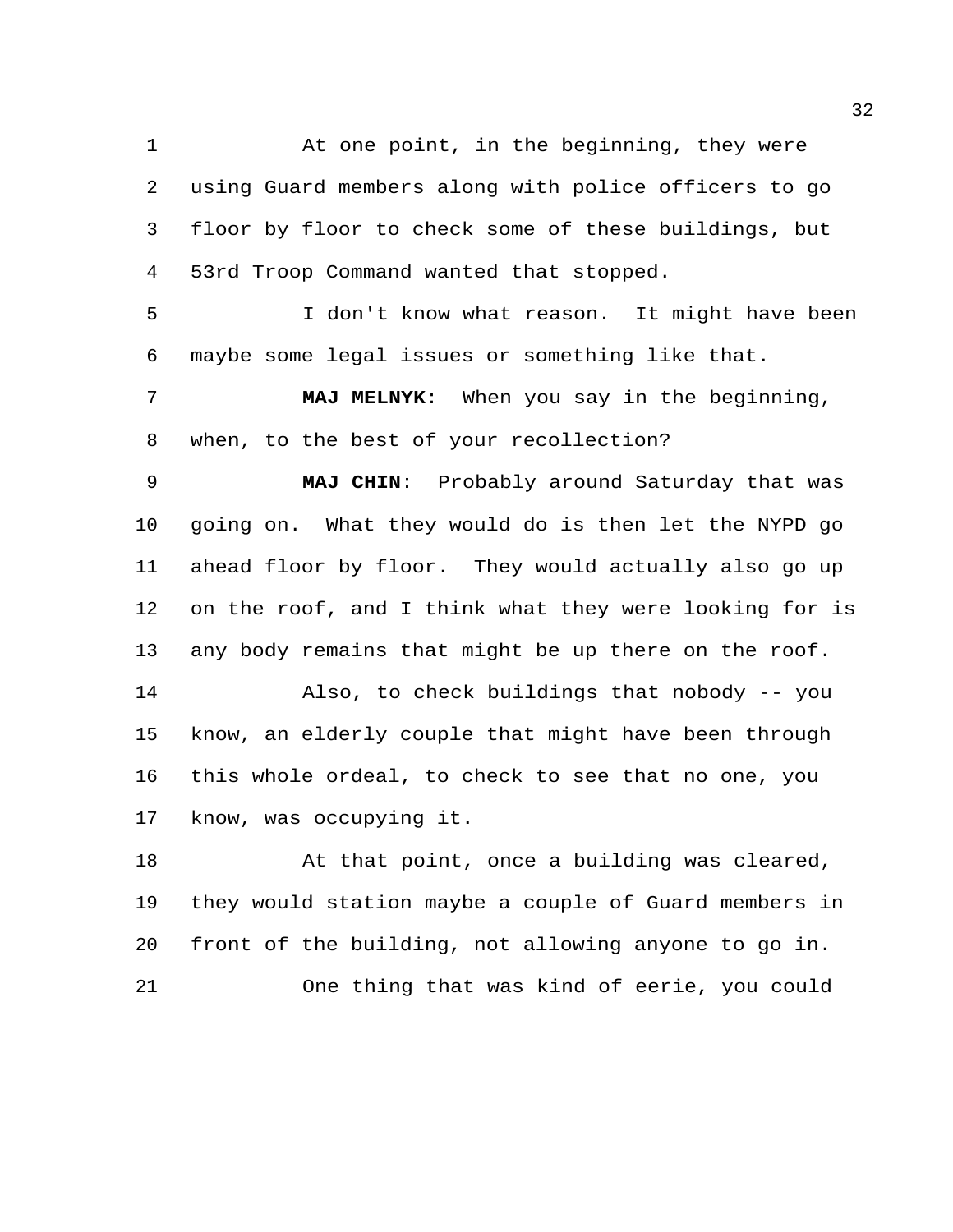see that people would leave their office open and you can see the desks with their laptops still open, a set, a pair of glasses was sitting there, a suit jacket, a sports jacket draped over a desk chair, and no bodies. And it was almost an eerie feeling, like, you know, where did everybody go. It's almost like they were vaporized or something.

 But other than that, most of the buildings did not have power yet. GE had provided these generators that were on a tractor-trailer and they were working with ConEd and desperately trying to set up power for these buildings in order to get this ready for Monday, and I think it was probably stressed an importance maybe from Mayor Giuliani to show that, you know, yeah, we can set up business as usual with even this kind of disaster.

 **MAJ MELNYK**: What was the priority for getting power back? Was it businesses?

 **MAJ CHIN**: What we heard was the importance was to get Wall Street back to open.

**MAJ MELNYK**: The stock exchange and the --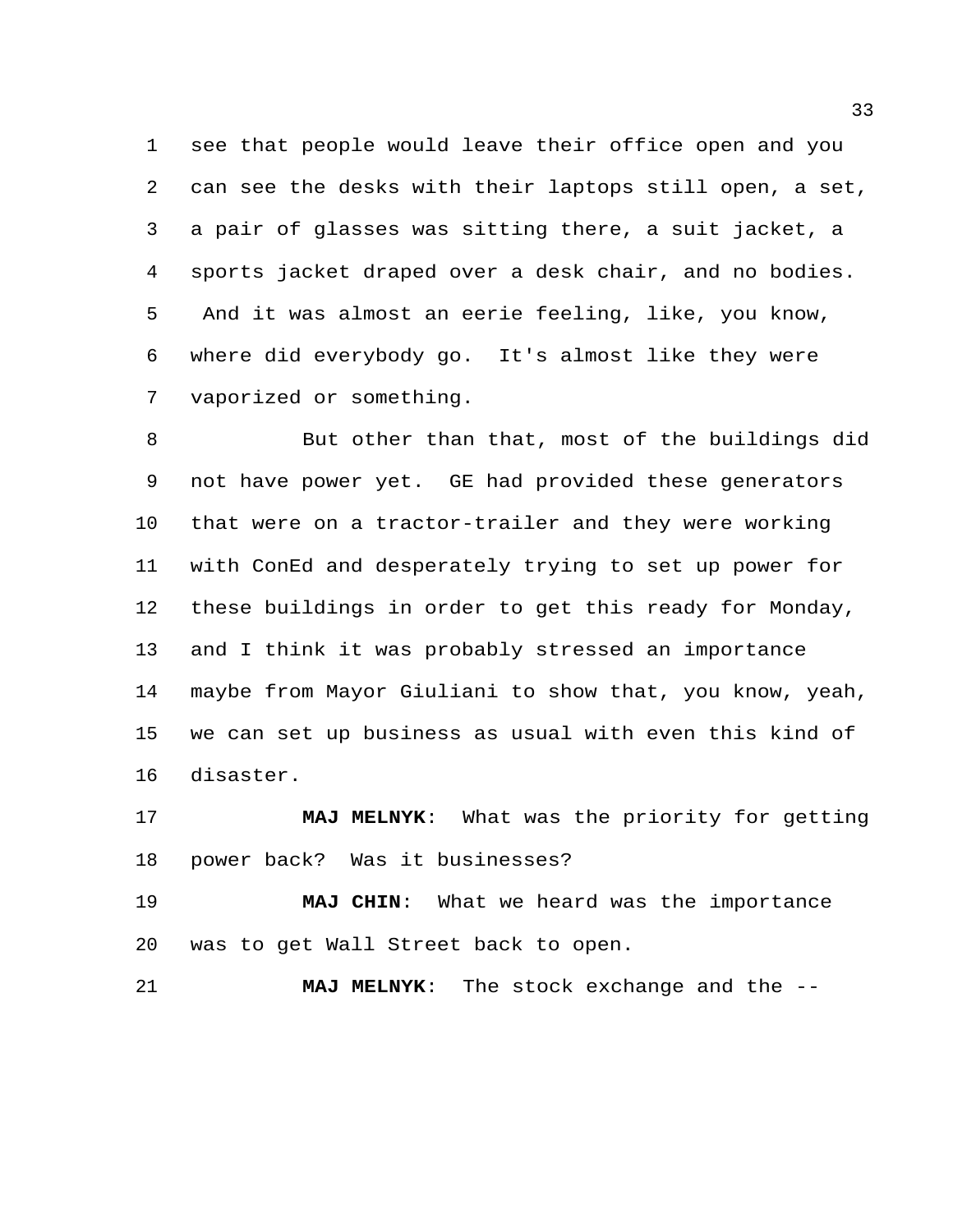**MAJ CHIN**: The stock exchange.

**MAJ MELNYK**: -- associated businesses.

 **MAJ CHIN**: Yeah. And that was the number one priority.

 **MAJ MELNYK**: What role did the Guard play in helping that happen? What kind of missions did you help arrange?

 **MAJ CHIN**: I did not have too much hands on. Probably MAJ Magnanini, who was pretty much down in this area here, or the 642 and the 258 were basically - - pretty much the 69th was down here, down in this lower area.

 **MAJ MELNYK**: So amongst the agencies, you had mentioned ConEd was there, obviously the PD, they ran the show, fire department, I assume, would attend or were they strictly involved with --

 **MAJ CHIN**: No. They were pretty much with the rescue and recovery operations there.

**MAJ MELNYK**: Any other element that --

 **MAJ CHIN**: We had a lot of Verizon people here. The one that I've seen is that the abundance of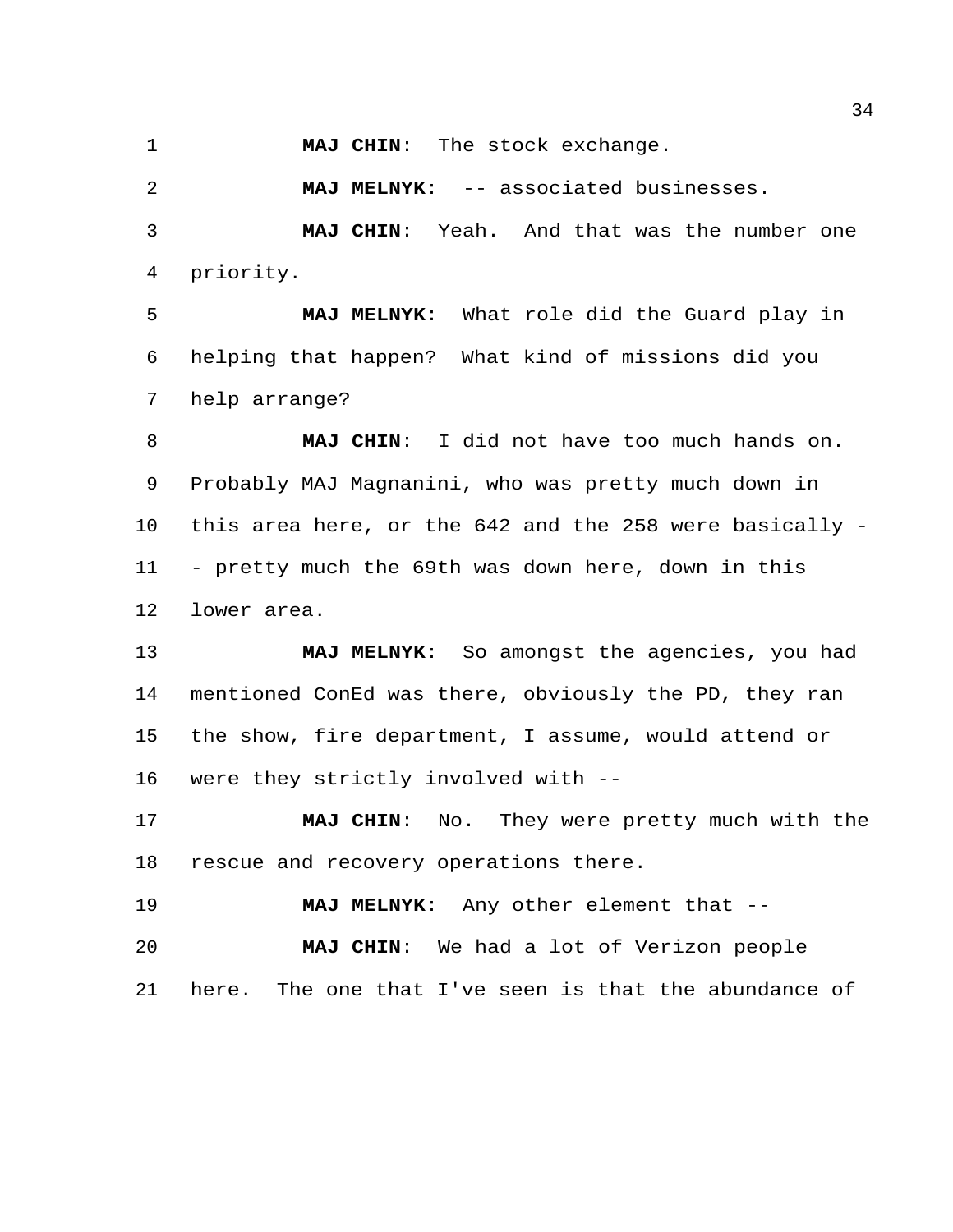agencies that were down here, Federal Marshals, outside county people, other county police departments from outside of New York were here, cadaver dogs were all over the place from various parts of the country that were in here, numerous volunteers that were just phenomenal at what type of support that was giving to New Yorkers and to the fire department, police department.

 I've got to commend most of these construction workers. You know, you hear so much in the news about the fire department, not to take credit away from them, or the police department, but these ironworkers who are able to get these large cranes and torch everything apart and get that away, you know.

 Talking to the 204th Engineers, most of the equipment that they have is not even capable of doing that. So, I mean, my -- me personally is my hat's off to them.

 **MAJ MELNYK**: What -- most of the people that I have interviewed so far have commented on the positive relationships that overwhelmingly they had conducting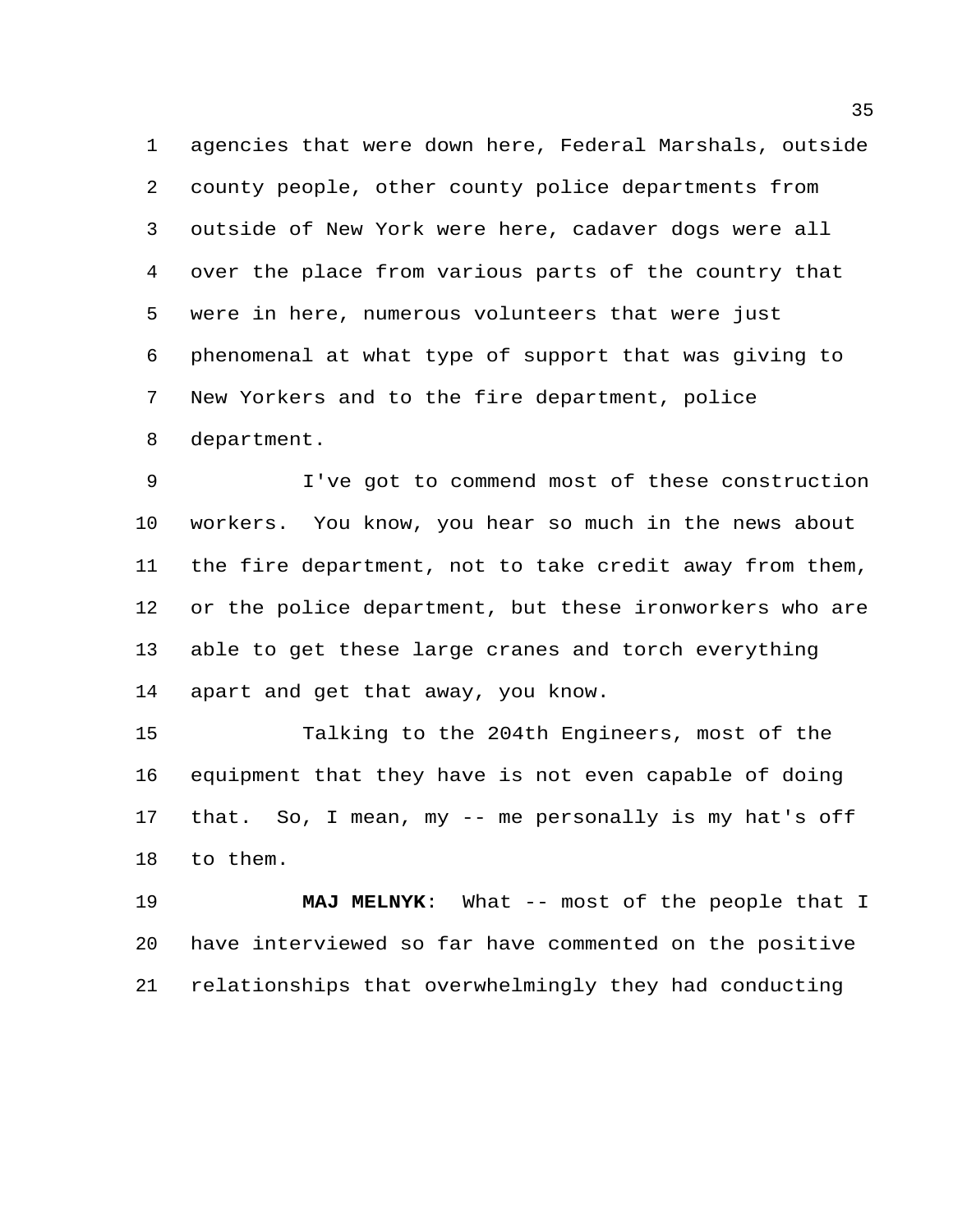liaison with the -- primarily the police department and fire department.

 First off, did you generally share -- agree with that?

**MAJ CHIN**: Absolutely, yeah.

 **MAJ MELNYK**: Having said that, what kind of problems did you face and where did you have to smooth things over, if at all, between the Guard and the civilian authorities?

 **MAJ CHIN**: Basically, we had to get a clear understanding as to what our mission as the Guard to be here. A lot of the OEMs from the Mayor's office and stuff, there wasn't much of a good in synchronization between agencies.

 And a good example is the fire department command post. Basically, I tried to ask the police chief if they had contact with the fire department, and it was basically their own entity.

 So basically as the liaison officer for so long, I reported in to the fire department's command post, which is also like a Winnebago type deal, and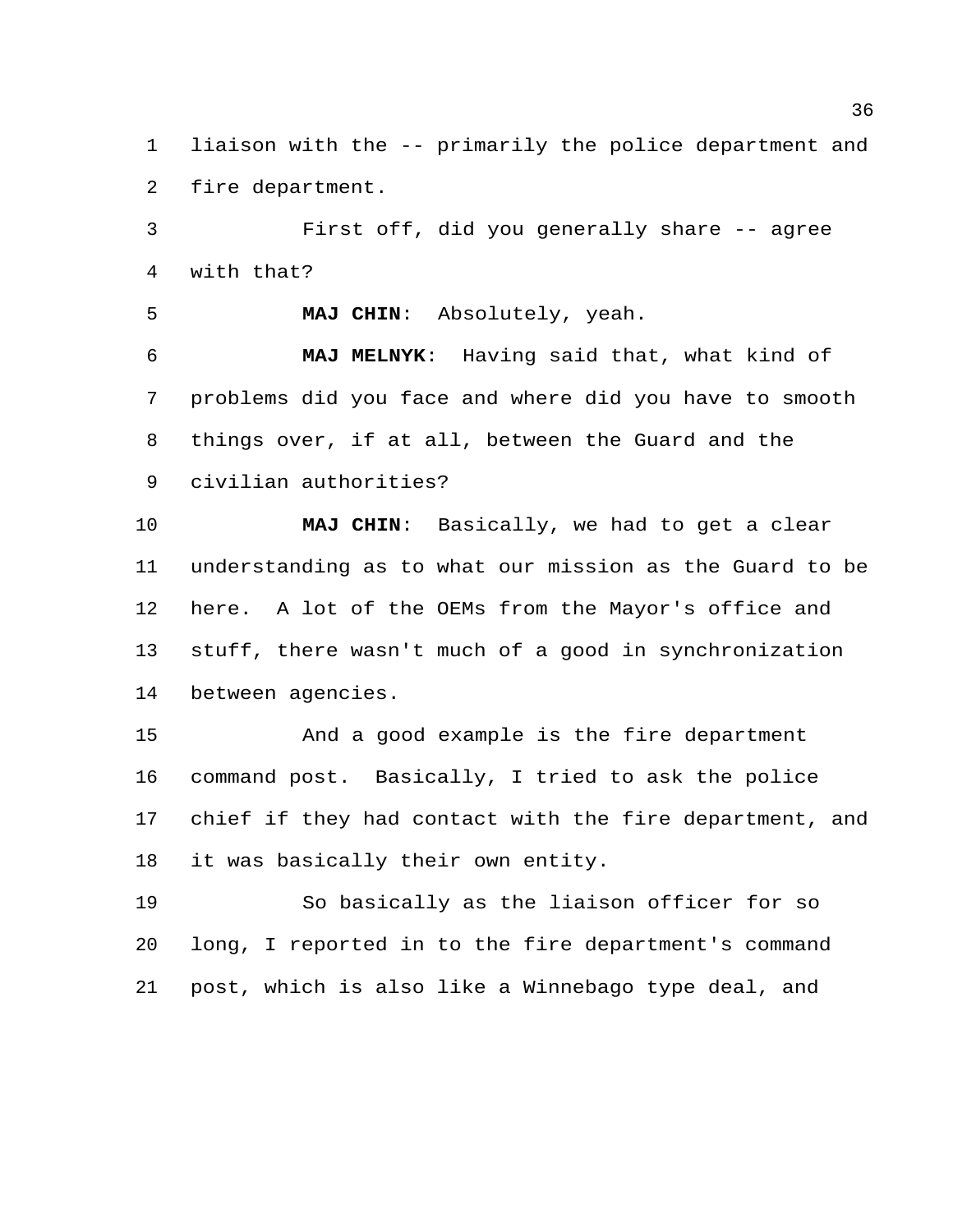reported in there and seen -- introduced myself and told them as to what capabilities we had or if they had any issues or concerns and what kind of capacities that they could find out from me.

 Basically, I left my cell number that I was assigned and keep people down here at the TOC, at the Aviation, and also inform them that MAJ Jeff Seals, who is the battalion commander of the 204th, gave his cell number and told them primarily who the key players are down here.

11 100 I also touched base again, like I said before, with the police command center. ESU was located down at Stuyvesant High School, checked in there.

 I tried to make my rounds all throughout the zone there.

 **MAJ MELNYK**: Pretty much every day? **MAJ CHIN**: Pretty much every day. I did find out probably about Saturday or Sunday morning, I understood that there was the 179th Air Guard, I 20 believe, out of Syracuse [correction -  $174<sup>th</sup>$  Fighter Wing]. They had a communication team up there and they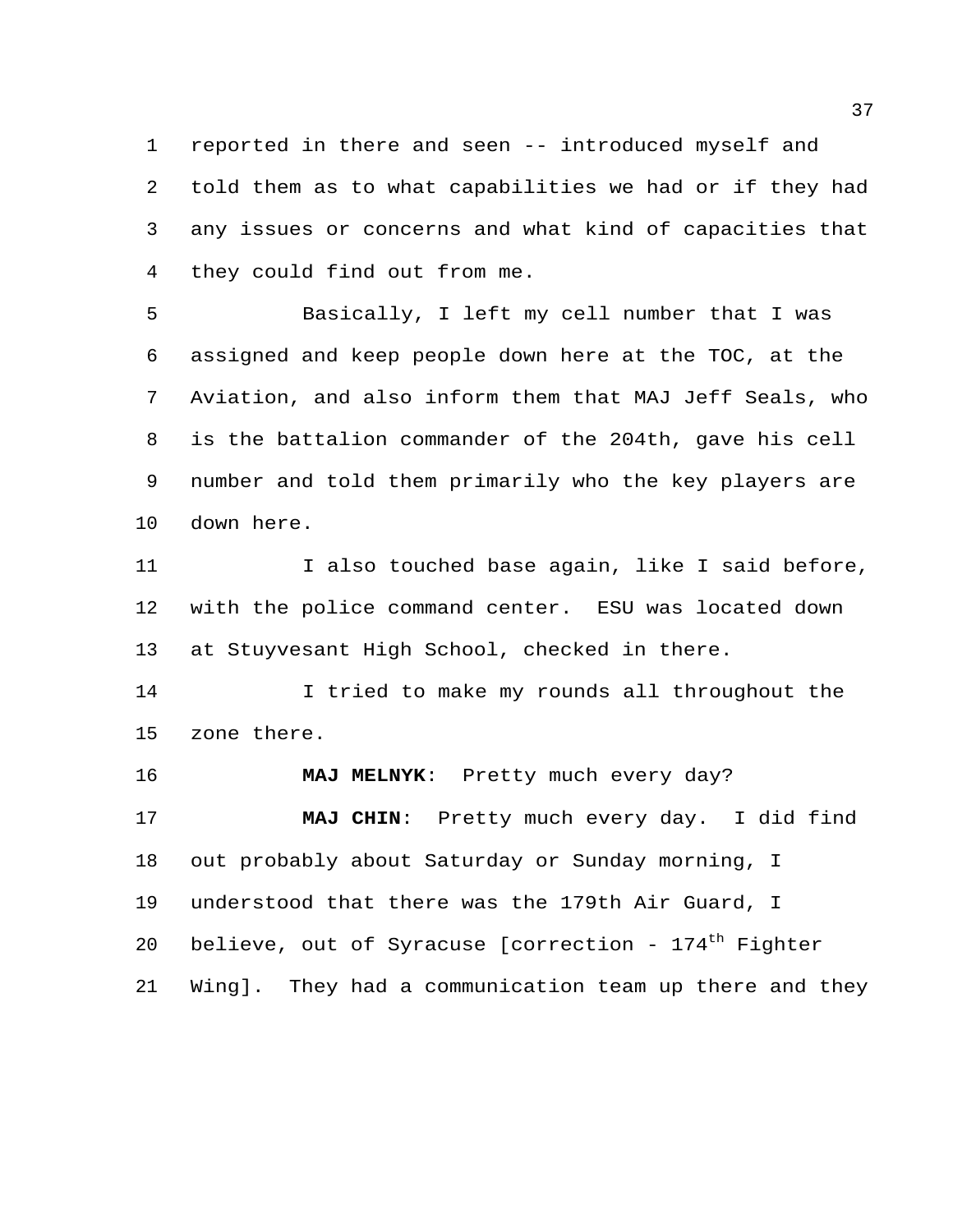were just pulling out.

| 2              | So coordination between the Air Guard and the           |
|----------------|---------------------------------------------------------|
| 3              | Army National Guard, that was a problem there.          |
| $\overline{4}$ | I also did see that there was also a Marine             |
| 5              | Corps group here. I'm not -- I just only met MAJ        |
| 6              | Fisher today and I kind of coordinated with him at the  |
| 7              | police command center there, just kind of spoke with    |
| 8              | him briefly, until something critical came up that I    |
| 9              | had $--$                                                |
| 10             | MAJ MELNYK: That's interesting. Were they               |
| 11             | volunteers?                                             |
| 12             | MAJ CHIN: That I don't know.                            |
|                |                                                         |
| 13             | MAJ MELNYK: I was not aware of troops here in           |
| 14             | a Federal status.                                       |
| 15             | MAJ CHIN: I don't know. I don't know if they            |
| 16             | were reservists or active component. I don't even know  |
| 17             | what their capabilities were or what they were actually |
| 18             | doing, if they had something to do with the excavation. |
| 19             | MAJ MELNYK: They were in uniform.                       |
| 20             | MAJ CHIN: Yes.                                          |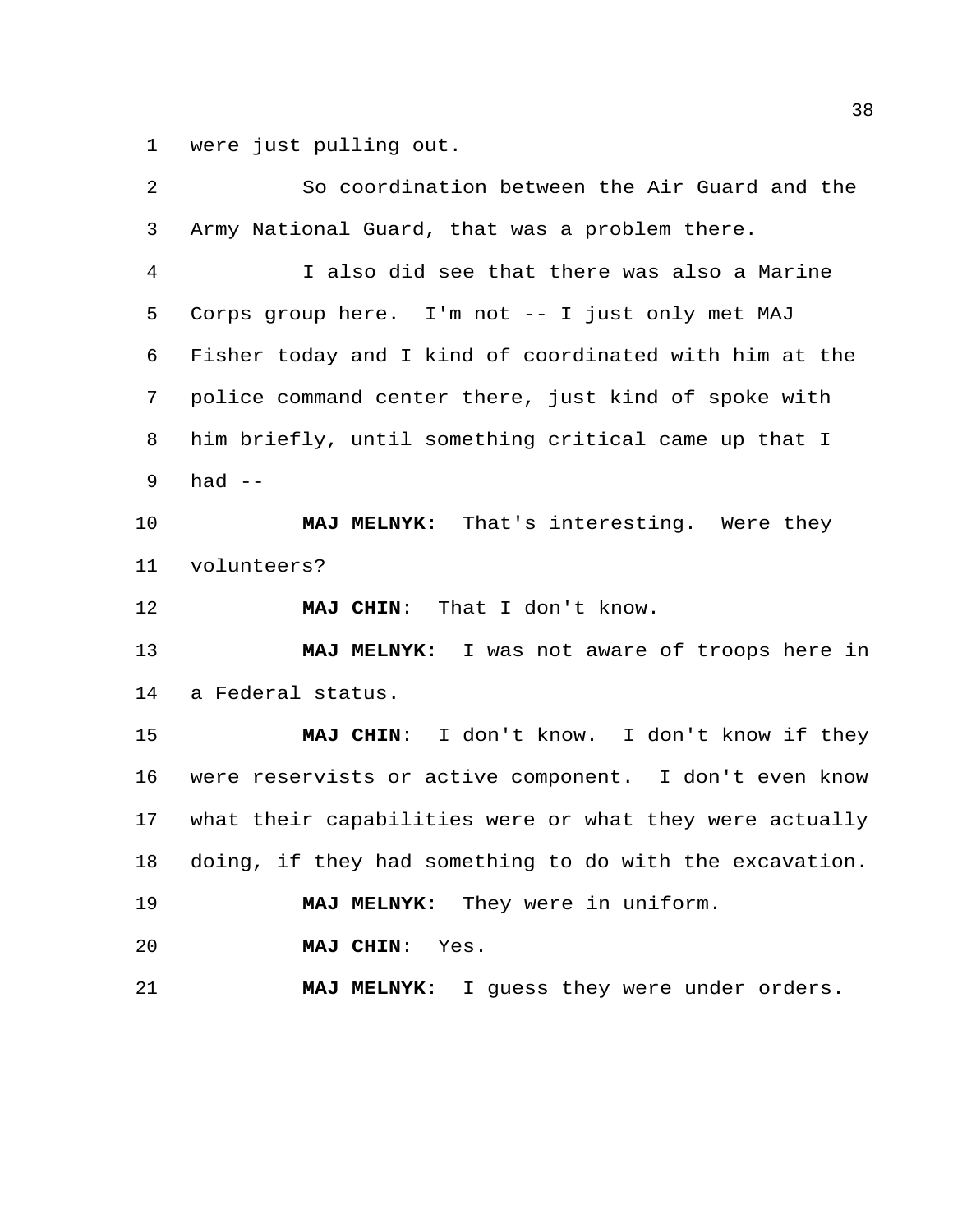**MAJ CHIN**: Yeah.

 **MAJ MELNYK**: That's an interesting thing that probably needs to be investigated further, because everybody here is under the impression that the only troops on ground are state active duty for New York National Guard. **MAJ CHIN**: No. There were Air Force -- or Air Guard members here. **MAJ MELNYK**: But that's still New York National Guard. **MAJ CHIN**: I would believe so. And there could be something that could be out of state, as well, that I'm not aware of. But -- **MAJ MELNYK**: Thank you. **MAJ CHIN**: Other than that, I don't know what more to say. **MAJ MELNYK**: Well, sir, your overall impressions, as a final thought, in terms of what significance does this have to you and what significance do you think it's going to have for the New York National Guard, particularly here in New York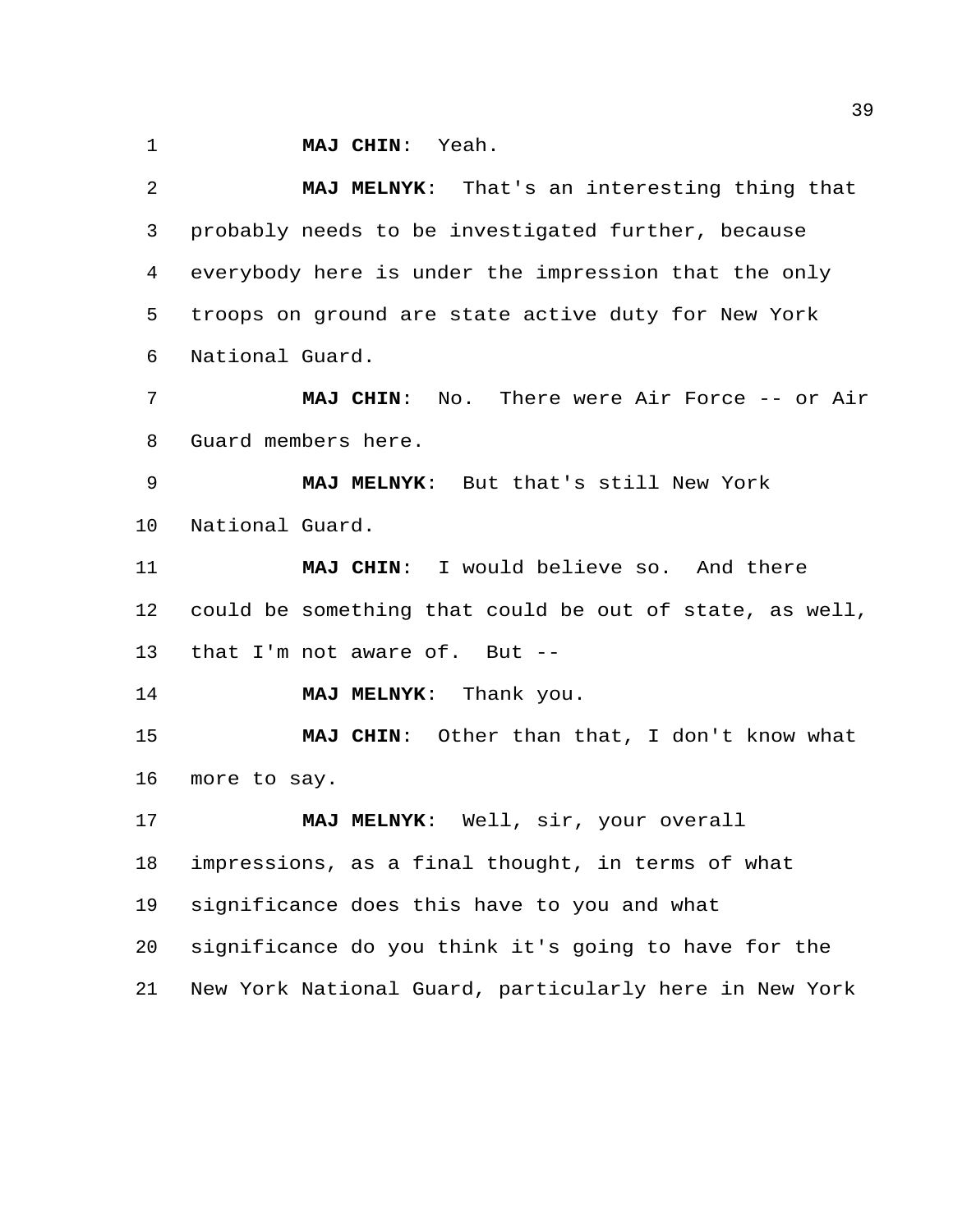City?

| 2              | MAJ CHIN: The funny thing about it was last             |
|----------------|---------------------------------------------------------|
| $\mathsf{3}$   | September of last year, I was asked if I can attend the |
| $\overline{4}$ | force protection anti-terrorist class down at Park      |
| 5              | Avenue Armory, and I believe that was SGT Rosencrantz   |
| 6              | (phonetic,) who is from STARC, and we had a couple of   |
| 7              | -- a major, I don't recall his name, and another senior |
| 8              | NCO that provided that class.                           |
| $\overline{9}$ | And the key issue was to start all of the               |
| 10             | armories to set up a force protection SOP and basically |
| 11             | that was just completed probably about a month ago up   |
| 12             | in the Troy Armory.                                     |
| 13             | MAJ MELNYK: Many of the men I've spoken to,             |
| 14             | officers and men I have spoken to complained about lack |
| 15             | of force protection and not being allowed to carry      |
| 16             | their weapons, and they are still under the impression  |
| 17             | to this moment that there is a threat of terrorist      |
| 18             | attack.                                                 |

 **MAJ CHIN**: My concern right now is that we did get reports about a missing Verizon vehicle yesterday and we did understand that it was just misplaced.